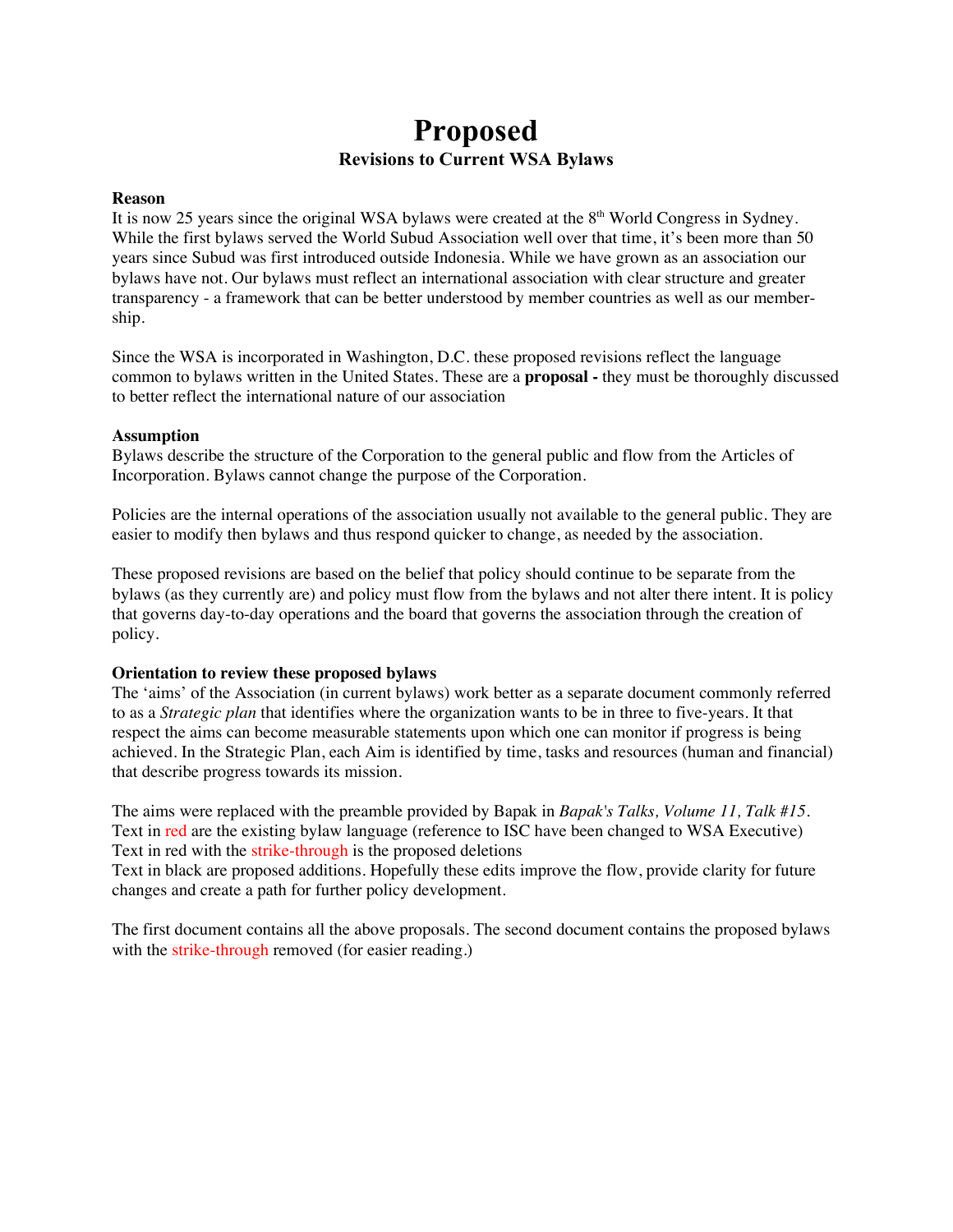

We, the undersigned, having been duly authorized by the Delegates of the Eighth Subud World Congresshave agreed to establish this Constitution of the World Subud Association to manage the necessities and requirements of the membership of Subud in accordance with the guidance received by Bapak Muhammad Subuh Sumohadiwidjojo, the founder of our Association and expressed in his words as follows:

We have made this the name of the Association of our spiritual brotherhood as a symbol, indicating that we may truly become human beings who have the qualities of Susila, Budhi and Dharma in conformity with that which we experience each time we receive and practice the latihan kejiwaan.

From the very beginning when the latihan kejiwaan first comes to us what happens is that, after we have inwardly surrendered with sincerity to the Greatness of Almighty God, our heart and mind, which are usually filled with imaginings of all kinds and with thinking on various problems, spontaneously cease to act, and at the same moment our entire inner-feeling vibrates. This vibration of the inner-feeling then manifests itself in the movements and energy which we call the latihan kejiwaan.

Although in this state we experience that our imagination and thoughts cease to act, the inner-feeling experiences calm and awareness, so that it can at all times follow the course of the movements and energy that lead and guide us towards our worship of God.

As a result of that which we experience in the latihan kejiwaan, we are convinced that we worship only the One Almighty God, that it is only He Who is able to lead, guide and bring us to His presence, and that only He can improve and elevate our inner-feeling and soul in accordance with his Will.

Such is the latihan kejiwaan which we have received and practice. The basis, therefore, of this latihan kejiwaan is in fact our worship of God, so that through His leadership and guidance we may be directed towards goodness of character and nobility of soul in accordance with His Will.

Since the latihan kejiwaan exists and comes to us by the Grace of God, and may in fact be received and followed by people of various nations and religions, we can but submit to His Will the matter of itsspreading over the whole world.

However, as human beings who live in this world, we need food and clothing, and we also need to take care of ourselves so that we may live on Earth in safety and in peace. Therefore, in addition to our worship of God, it is also necessary for us to form an organization within the framework of the laws and regulations to which we are subject.

For this purpose, therefore, on behalf of the above-mentioned Delegates, we do ordain and establish this Constitution for the World Subud Association in order to form a complete organization.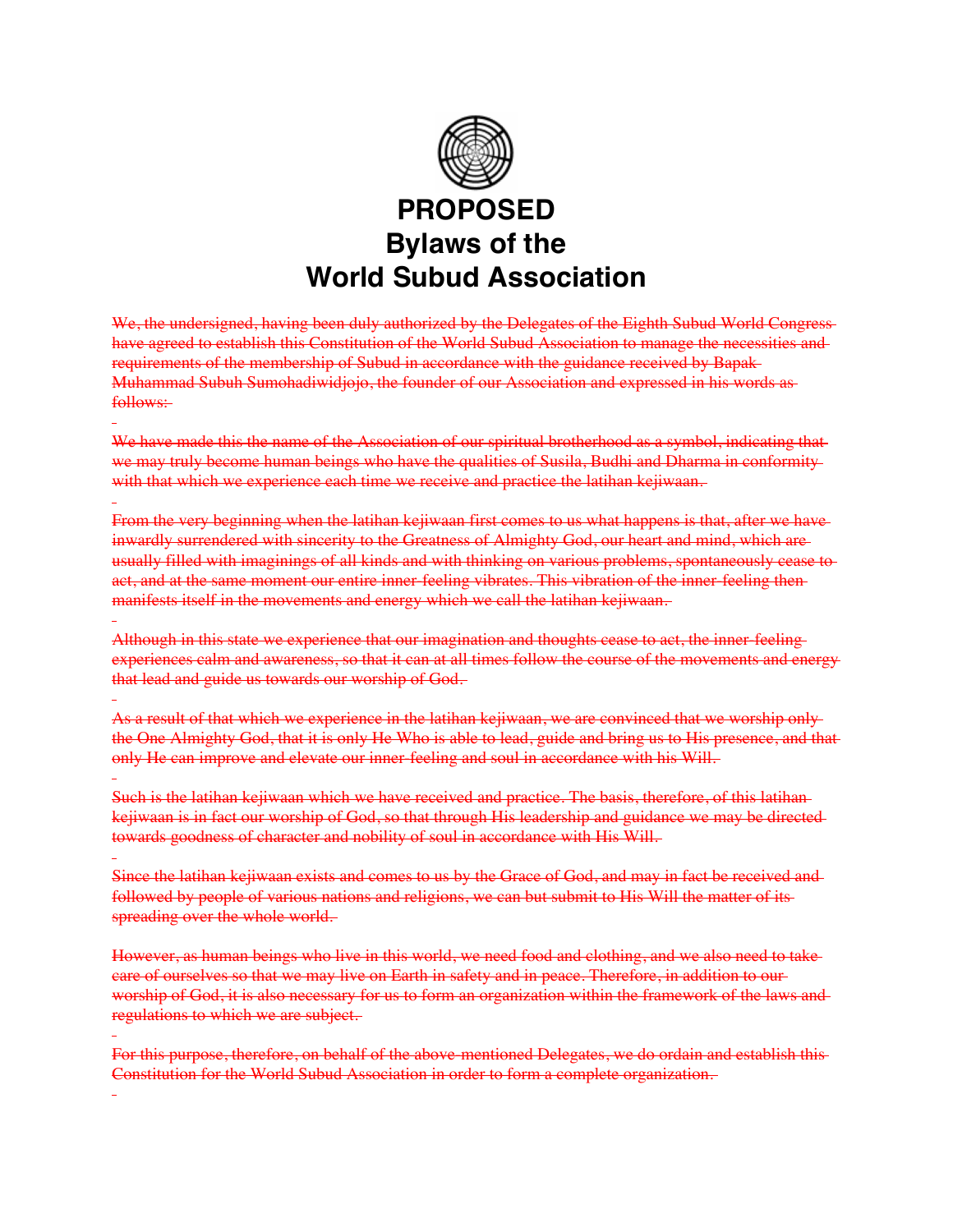Signed by at least one member of each delegation from the following countries or groups of countries in the order of signing:

*United Kingdom, Indonesia, India, Canada, Netherlands, United States of America, Mexico, France, Ireland, Malaysia, Thailand, Iberia (Portugal and Spain), Costa Rica, Colombia, Saudi Arabia, Yemen, Greece, Italy, Brazil, South Africa, Venezuela, Scandinavia (Norway, Sweden, Finland, Denmark), Germany F.R., New Zealand, Austria, Algeria, Poland, Chile, Surinam, Zaire, Cyprus/Turkey, Japan, Sri Lanka, Zimbabwe, Singapore, Vietnam, Paraguay, Peru, Argentina, Switzerland, Australia, and Nigeria.* 

#### BY-LAWS

# ASSUMPTIONS:

1.1 Minimum Essentials: Because other forms of legislation are available to the Association through which to make decisions and because By Laws are designed to take care of the worst conceivable situations, nothing should be included in the By-laws which does not have to be there and nothing should be left out of the By-laws which is required to define fully the organization and to deal with the worstconceivable situations.

1.2 Maximum Autonomy: Unless specifically limited or excepted, individuals and bodies referred to in the By-laws may act within their own jurisdictions as they see fit.

1.3 Tradition: Tradition is recognized as playing a role parallel to defined structure in the Associations development.

1.4 Temporality: Organizations as such are a temporal matter.

# **Preamble**

The World Subud Association (the "Corporation") is a nonprofit  $501(c)(3)$  organization incorporated in 1989, under the laws of Washington D.C. to provide a structure to support the activities known as: Susila Budhi Dharma (Subud), throughout the world. Member countries join together for the primary purpose of worshiping God. The membership recognizes that an administrative structure is necessary to accomplish its purposes and the member countries of the World Subud Association do therefore organize themselves under these bylaws.

"We acknowledge that the latihan, the spiritual training that we receive and practice, in reality comes only because we surrender and submit to the greatness of Almighty God.

"To make it clearer, once we have inwardly surrendered with full submission to the greatness of Almighty God, our heart1 and mind, which are usually imagining and thinking about all sorts of things, are suddenly and spontaneously stilled; at the same time a vibration arises throughout our feeling. This vibration of the feeling will then manifest as movements, which we call the latihan.

"When we are in this state, even though we experience a suspension of our imagination and our thinking, our feeling remains calm and conscious, so that we can always follow the movements, which guide and lead us towards the worship of the greatness of Almighty God.

"As a result of these experiences in the latihan we are convinced that we are worshipping only the One Almighty God; that it is only God who can lead, guide and turn us towards God; and that only God can repair and ennoble our feeling and our soul, in accordance with His will.

"This is the nature of the latihan, which we have received and practice. Therefore the principle of the latihan, or the reality of our receiving of the latihan, is that it is our worship of the One Almighty God, and that through God's guidance we are led towards an improved character and a noble soul, according to God's will.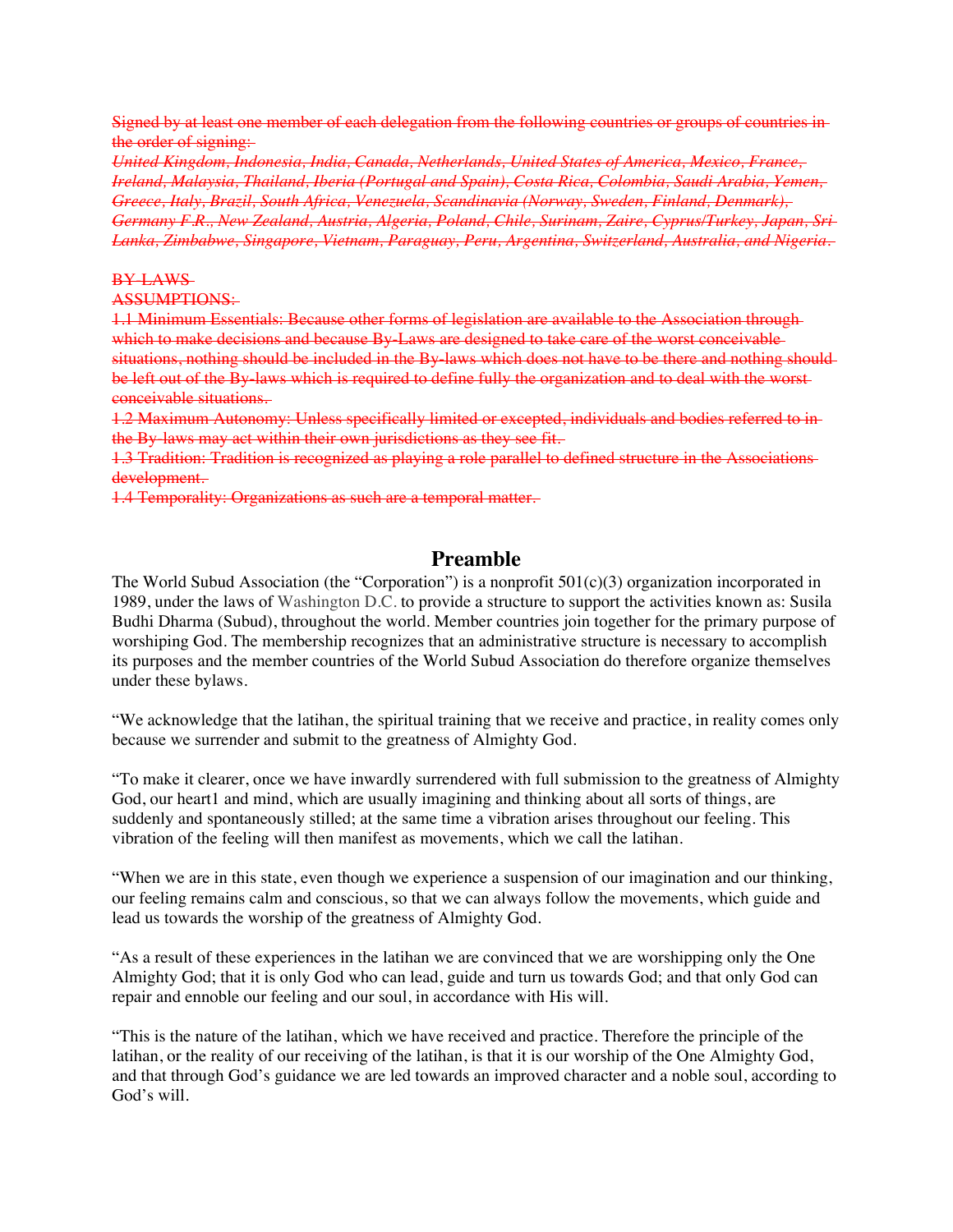"Since the latihan we have received is from, or because of, the grace of the One Almighty God who is worshipped by all His creatures, we will leave to God's will its spread throughout the world to people of various nations and religions. However, since we are human beings living in this world, who need food and clothing and who need to look after ourselves so that we are at peace and secure in society, as well as worshipping God we need to create an organization, so that we can organize ourselves in the way people normally do in this world.

"Of course the way we organize ourselves needs to be adjusted to the conditions of our local society, and also to the laws and regulations of the country we are in. Therefore we need to formulate statutes that do not go against the laws and regulations of our country, nor the principles and aims of Subud." *Talk # 15 From "Bapak's Talks Volume 11*

#### **Definitions**

- 1. The term "association" refers to the World Subud Association (WSA) International association of **Subud** national organizations represented in three large geographical Areas and nine Zones. $(2.1)$
- 2. The term "council" refers to the World Subud Council (5.1) World Subud Council (WSC) of the Association composed of the International Helpers, the Zone Councils speaking through their Zonal Representative, and the Affiliate heads (5.1)
- 3. The term "zone" refers to a group of members determined by Congress and based on geographic closeness and linguistic affinity (4.1)
- 4. The term "zone council" refers to a council of the member delegations of a Zone  $(4.2)$
- 5. The term "affiliate" refers to a closely aligned autonomous national Subud organizations granted associate membership in the Association (8.1)
- 6. The term "congress" refers to the plenary assembly or a set of continual plenary assemblies of the Association  $(3.1)$
- 7. The term "member delegation" refers to the group of up to four delegates representing the member at Congress.  $(3.10)$
- 8. The term "participant" refers to a person accorded the temporary right to participate, but not vote, in meetings of a body by the body holding the meetings  $(10.1)$

**Zonal Representative:** Representative on the Council from a Zone (4.4)

**Chief Officer:** Head of an organization

**Deputy Chairperson:** WSA Officer who assists the Chairperson and assumes his duties in his absence. **International Subud Committee:** Executive committee, employees and their associated volunteers of the Association (7.1)

**ISC:** International Subud Committee (7.1)

**ISC Chairperson:** Chief executive officer of the Association (7.2)

**Members:** Subud International organizations which are members of the Association (2.2)

**Presiding Officer:** Person chairing a meeting

**Regular Congress:** Regularly occurring Congress at which WSA Chairperson is chosen (3.2) **WSA:** World Subud Association (2.1)

**WSA Chairperson:** Chairperson of the Association (2.5)

#### **Article I Name**

The name of the Corporation shall be the World Subud Association, commonly referred to as WSA. The name Subud is the abbreviation of the words: Susila Budhi Dharma.

> *Susila* denotes those qualities, which give rise to a character, conduct and actions, which are truly human, and in accordance with the Will of God.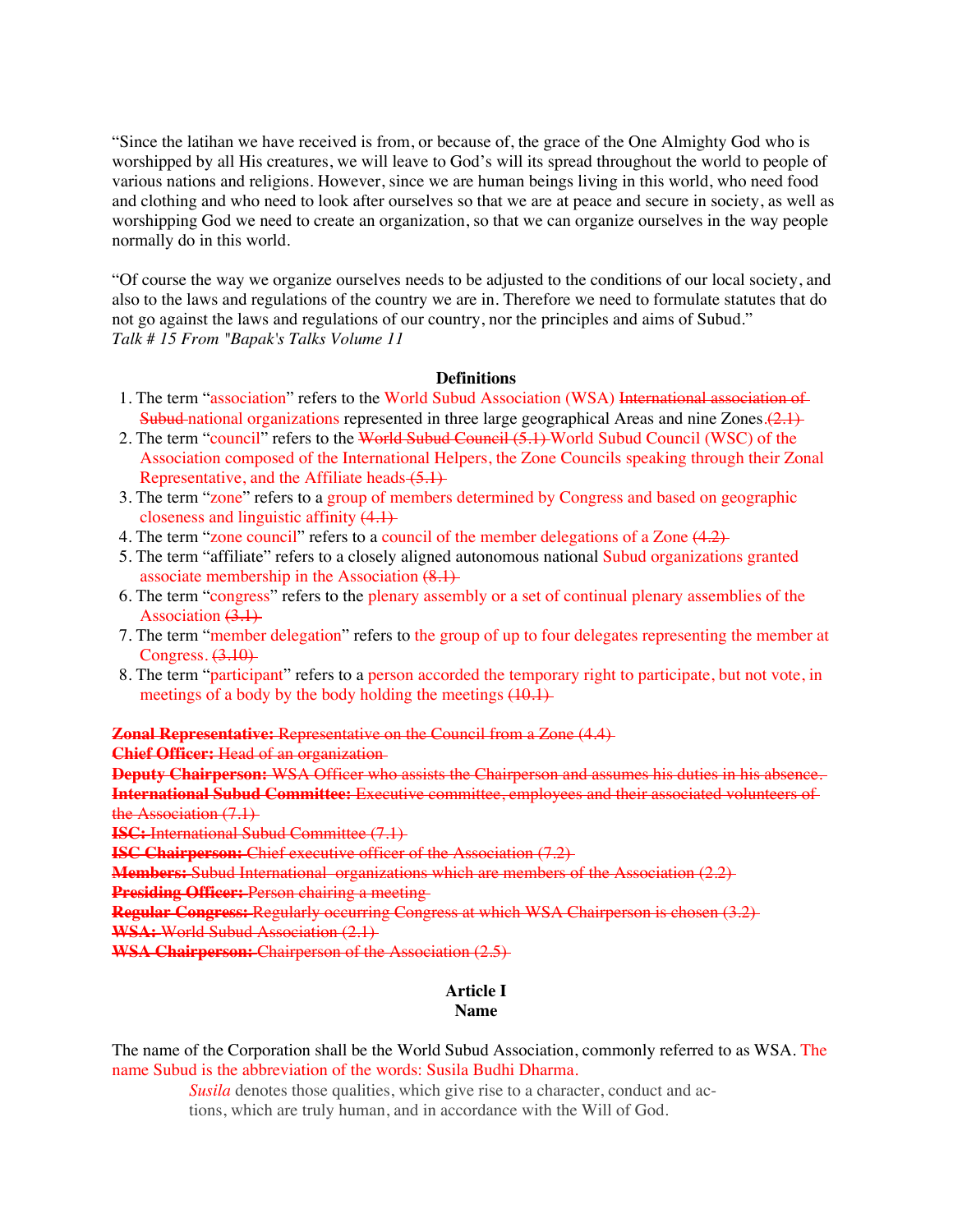*Budhi* means that in all creatures, including man, there dwells an inner force to draw us towards our proper path, the path that leads to God. *Dharma* signifies sincerity, surrender, and submission to God, which are awakened in man by the Will of God Himself.

# 2.1 **Name**: The name of the International association of Subud International organizations is the World Subud Association to be referred to in these By-laws as the Association or the WSA.

# **Article II Purpose**

The purpose of the Corporation is to preserve the practice of the latihan Kejiwaan so that it will remain available to people everywhere in the form in which it was originally practiced under the guidance of Muhammad Subuh Sumohadiwidjojo and to provide for the other needs of the Subud membership such as:

- 1. Providing the International administrative framework to serve the needs of its membership in accordance with the principles and practices of Subud.
- 2. Assisting Subud affiliates engaged in educational, cultural, benevolent, and charitable works, which in the opinion of the members are consistent with the purposes of Subud.
- 3. Support Subud associations in other countries.

The Association shall not promote or engage in political activities.

# **AIMS OF THE ASSOCIATION**

3. To protect the good reputation of Subud.

4. To encourage peace, harmony and understanding between peoples regardless of their ethnic origin or religion.

5. To provide educational and other facilities for the development of the full potential of human beings. 6. To relieve poverty and deprivation.

7. To encourage the development of a healthy and harmonious inner and outer environment for the wellbeing of mankind.

8. To encourage cultural activities and the values which enliven and enrich the human spirit.

9. To encourage the entrepreneurial spirit which enables people to express their true talents and develop the capacity to improve the quality of their lives.

10. To make available information concerning the Latihan Kejiwaan of Subud.

# **SUBUD AND RELIGION**

Subud is not a religion but can be complementary to religion. There is no theology or doctrine in Subud.

# **Article III Membership**

# **Section 1: Description**

The members of the Association are the Subud national organizations to be referred to in these bylaws asthe Members. in countries throughout the world that align themselves with the overall purpose of the WSA.

# **Section 2: Removal**

A member may be removed in the following ways:

- 1. Members once having ratified and aligned their national purposes with these the Constitution and bylaws of the WSA, can cease to be a member voluntarily only by a decision of their body of supreme authority. nationally recognized governing body.
- 2. Removal "for cause" by the World Subud Council, if the member is acting in a way determined to be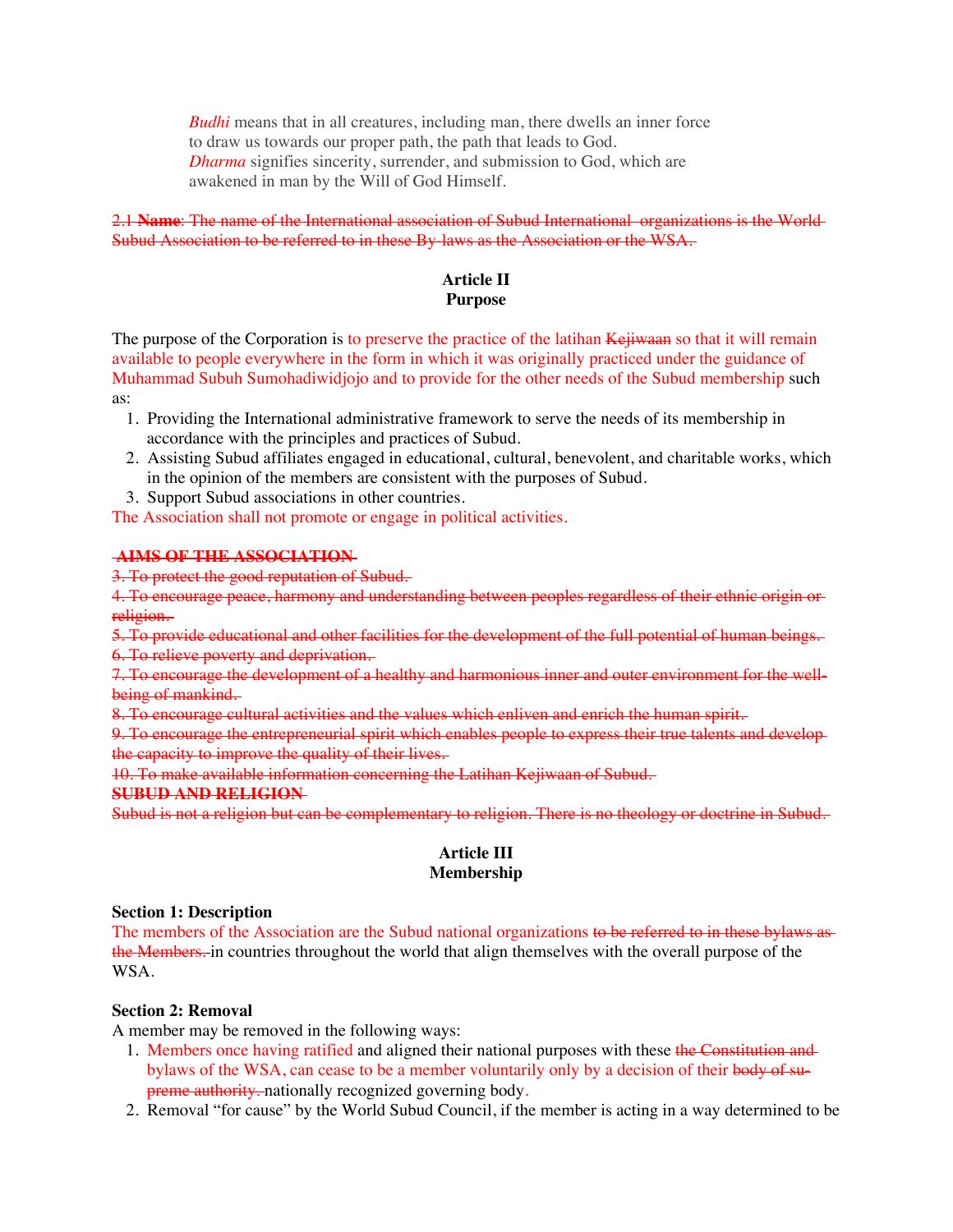contrary to the purpose of Subud or the Corporation.

# **Section 3: Reinstatement**

A former member may be reinstated in the following ways:

- 1. By written request of the member to the WSA office, to process for consideration and possible action.
- 2. By the World Subud Council in the case of a "for cause" removal with the consent and approval of the International Helpers.

# **Section 4: Books and Records**

The WSA shall maintain a list of registered members, annual accounts and record minutes of WSC meetings, WSA directors' meetings, Congress and any special meeting or resolution of the WSA at its principal office in Washington D.C. or at a place to be determined by the WSC. Any member of the WSA has the right to inspect these records.

### 2.3 **Membership:** The Members are:

(a) those International organizations, registered at the Eighth World Subud Congress, which have had their Member Delegations ratify the Constitution and By-laws or; (b) those International organizations not registered at the Eighth World Subud Congress but accepted by Congress which ratify the Constitution and By-laws and; (c) those International organizations which have not withdrawn voluntarily orwhich have not been expelled.

2.5 **The WSA Chairperson:** The chief officer of the Association is the Association Chairperson to be referred to in these By-laws as the WSA Chairperson.

2.6 **The Deputy Chairperson:** Council may appoint a deputy to the Chairperson, to be referred to in these By-laws as the Deputy Chairperson, who shall assist the Chairperson and assume his or her duties in his absence.

2.7 **Ratification:** Once ratified by a Member, the Constitution and By-laws are binding upon the Member.

2.8 **Decision Making:** After deliberation by the Member Delegations, decisions are made by consensus. 2.9 **Membership Fee:** The minimum membership fee shall be one United States dollar per year.

### **Article IV Officers**

#### **Section 1: Composition**

The Officers of the Corporation, who are also known as the Executive Committee, shall consist of a Chair (also the President), a Deputy Chair (also the Vice-President), International Helpers, and the WSA Executive Team, that includes the Executive Director.

#### **THE EXECUTIVE COMMITTEE:**

7.1 **Executive Committee:** The Association executive committee is called the International Subud Committee and is referred to in these By-laws as ISC.

7.2 **Executive Chairperson:** Congress appoints the International Subud Committee Chairperson with the same term as the Chairperson to be referred to in these By-laws as the ISC Chairperson.

# **Section 2: General Responsibilities**

The Officers shall be generally responsible for managing the ongoing operations of WSA, under the direction of the Board of Directors. The Officers shall exercise and perform the respective powers, duties and functions as are outlined here, and further stated in WSA policy and procedures.

Without limiting their general powers, the Officers shall have the following duties: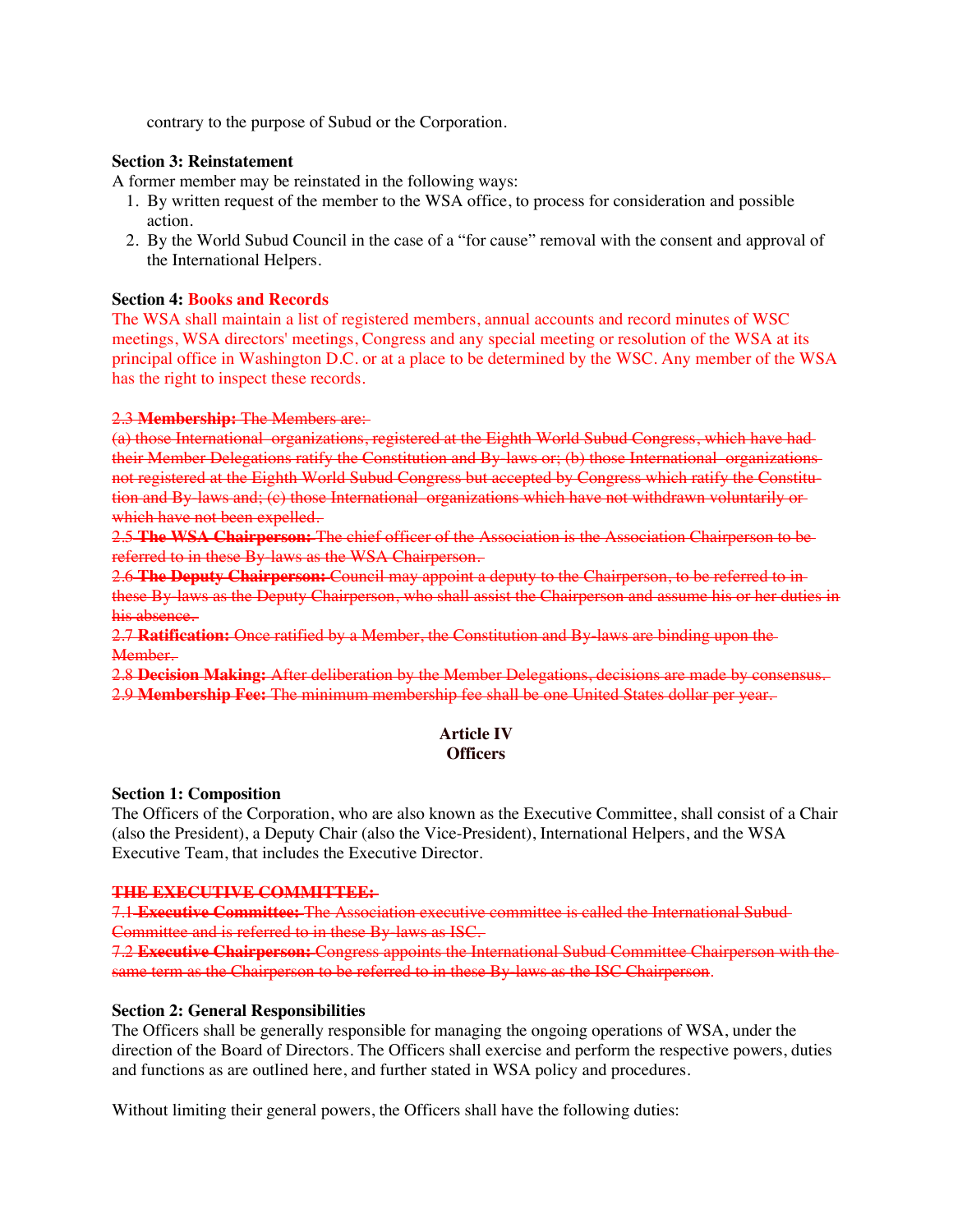- 1. Serve as the executive body of the Corporation.
- 2. Manage communications including the International website, newsletter and official listservs, with the intent to keep communications open and flowing between the Board and members.
- 3. Act upon such motions or resolutions as may be received from the World Subud Congress.
- 4. Maintain policy and procedures and present proposed changes to the Board for action.
- 5. Prepare and file all reports and documents as required by law.
- 6. Conduct other business pertinent to the welfare and purpose of the Corporation.

Any person shall be eligible for any office except that an Officer shall not concurrently hold position on any Subud national governing body or International affiliate board.

#### **Section 3: Elections and Appointments**

Candidates for Chair and Deputy Chair will be nominated and selected according to established Subud procedure at a World Subud Congress. Once selected, the Chair and Deputy Chair must be elected by a majority vote of the members and participants present at the delegate assembly.

3.15.1 **Procedure for Deputy Chairperson Selection:** From among the Chairpersons nominees for the Deputy Chairperson, a Deputy Chairperson is selected by the Council through guidance received in the Latihan Kejiwaan.

The selection of the WSA Executive Director is from nominees made by Zonal Representatives. If Congress is in session the delegate assembly shall vote on approval, when Congress is not in session selection shall be with assistance from International Helpers and confirmation by the World Subud Council. The secretary of the Association shall be appointed by the Board of Directors. The secretary must be a distinct person from the chair. The other officers of the Association shall be appointed by the WSA Executive Director, who is the executive of the Association with assistance from International Helpers and confirmed by the Board of Directors.

Except in the case of the appointment of the chief officers of the Affiliates, only member delegations may make nominations.

**The selection of the ISC Chairperson:** From among the Zonal Representatives nominees, the ISC Chairperson is selected through guidance received in the Latihan Kejiwaan and, if Congress is in session, proposed to Congress for approval.

All outgoing officers shall remain as advisors to the new committee for 60 days after the World Congress.

#### **Section 4: Terms of Office**

Officers shall serve a four-year term, starting at the World Subud Congress when the election takes place. 3.14 **WSA Chairpersons Term:** The term of the WSA Chairperson begins during the Regular Congress at which he or she is selected and ends during the next Regular Congress.

3.15 **WSA Chairpersons Term Transfer:** The term of the WSA Chairperson normally begins immediately upon his or her selection for all new business concerning the Congress selecting him or her and lasts until the completion of all old business on the agenda of the Congress ending his or her term. These officers may serve up to two consecutive terms, if nominated and selected according to established Subud procedure at the World Subud Congress.

#### **Section 5: Meetings and Notice**

The Officers shall meet at least quarterly, in person or by phone, video or web conference or using any other means of communication by which all of the persons participating can hear each other during the meeting, at such time and place specified by the Chair with at least seven days written notice to the officers.

#### **Section 6: Vacancies and Removal**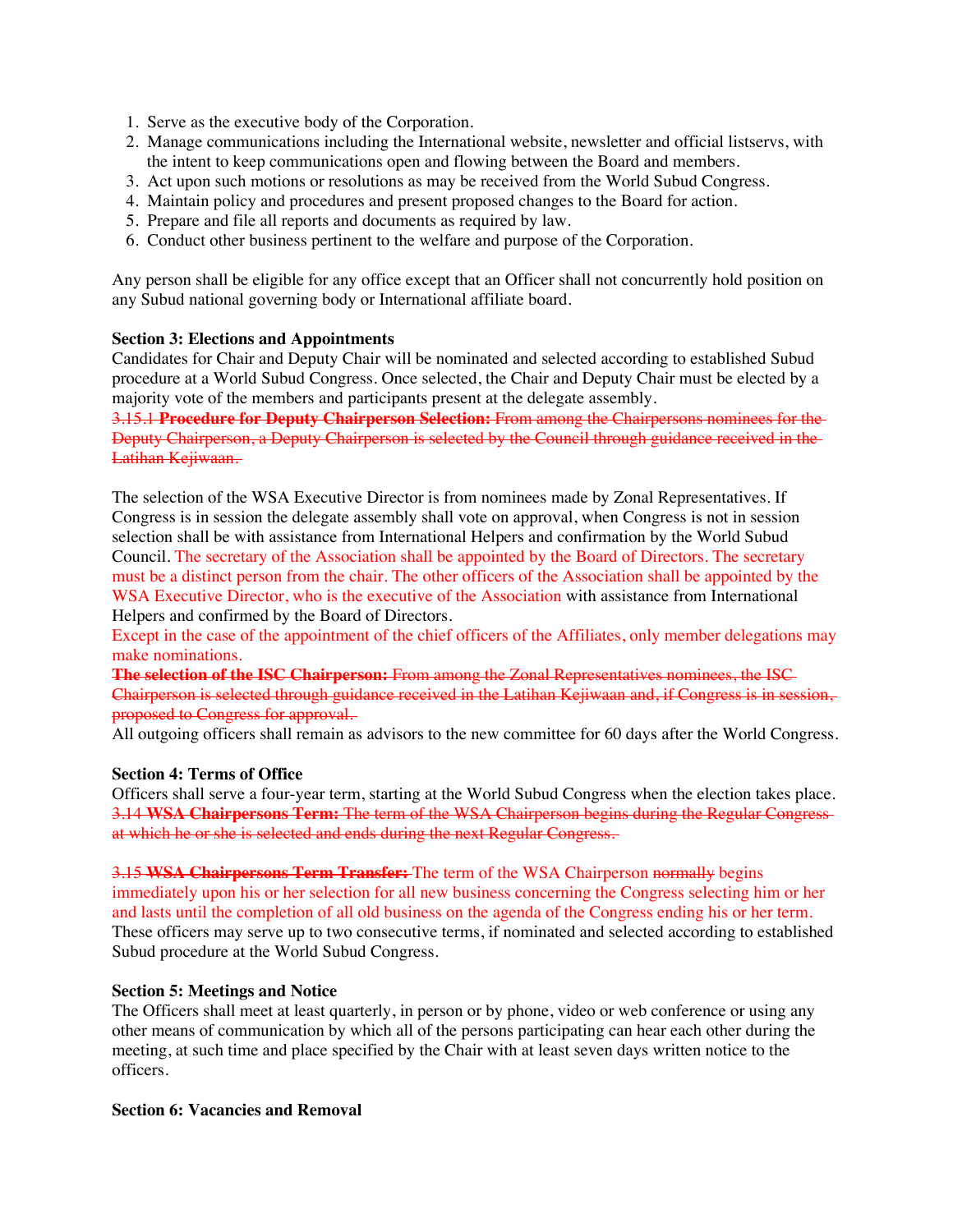A vacancy in the office of Chair shall be filled by the Deputy Chair for the remainder of the current term. A vacancy occurring in any other Executive Committee position shall be filled by appointment by the Board of Directors and confirmed by the International Helpers, only until the end of the current term. 3.13 **WSA Chairpersons Selection:** Congress or, if Congress is not convened, the Council selects the WSA Chairperson through guidance received in the Latihan Kejiwaan.

As a director of the Association, The Chair is appointed by the Congress for a term running from congress to congress, and may be removed from office by the WSC between congresses or by the WSA members at Congress or a special meeting of the WSA.

# **Article V Board of Directors**

### **Section 1: Composition**

The directors of the Corporation shall be the WSA Chairman and the Zonal Representatives. Each director shall be entitled to one vote in decisions made by the Board of Directors.

### **Section 2: Powers and Duties**

All corporate powers of the Corporation shall be exercised by or under authority of, and the business and affairs of the Corporation shall be conducted, managed and controlled by the Board of Directors. The Board of Directors shall be subject to the limitations of the Articles of Incorporation and other sections of these bylaws and in accordance with actions passed at a World Congress.

The Board of Directors shall be responsible for the operational activities of the WSA, and for executing these bylaws for the Corporation.

Without limiting their general powers, the Board of Directors shall have the following responsibilities:

- 1. Select and remove agents and employees of the Corporation, prescribe such powers and duties for them as may not be inconsistent with law, the Articles of Incorporation, these bylaws or motions passed at a International Congress.
- 2. Borrow money and incur indebtedness for the purpose of the Corporation, and for that purpose to cause to be executed and delivered, in the corporate name, promissory notes, bonds, debentures, deeds of trust, mortgages, pledges, hypothecations or other evidence of debt and securities.
- 3. Loan money, review and approve the WSA budget.
- 4. Approve procedures for fundraising.
- 5. Review and approve all reports as required by law.
- 6. Declare any conflicts of interests.
- 7. Assume other responsibilities as are, or as shall be, assigned through the bylaws, motions or resolutions as approved at a World Congress.

The Board of Directors has the right to remove from office the WSA Executive (or the executive of the Association) and his/her appointees. Decisions of the Board of Directors shall be by consensus.

#### **Section 3: Meetings of the Board**

The board of directors shall normally meet at least each once a year and the meeting shall be called by the Chair of the Association with the agreement of a majority of the Zonal Representatives. In the meeting of the directors of the WSA, the quorum shall be a majority. Minutes of all the WSC meetings shall be made available to the membership on a timely basis.

#### **Section 4: Appointments and Committees**

The Board shall, when nec**e**ssary, appoint representatives and establish ad-hoc and standing committees that assist in the execution of their duties. Such committees may provide support to ongoing issues of the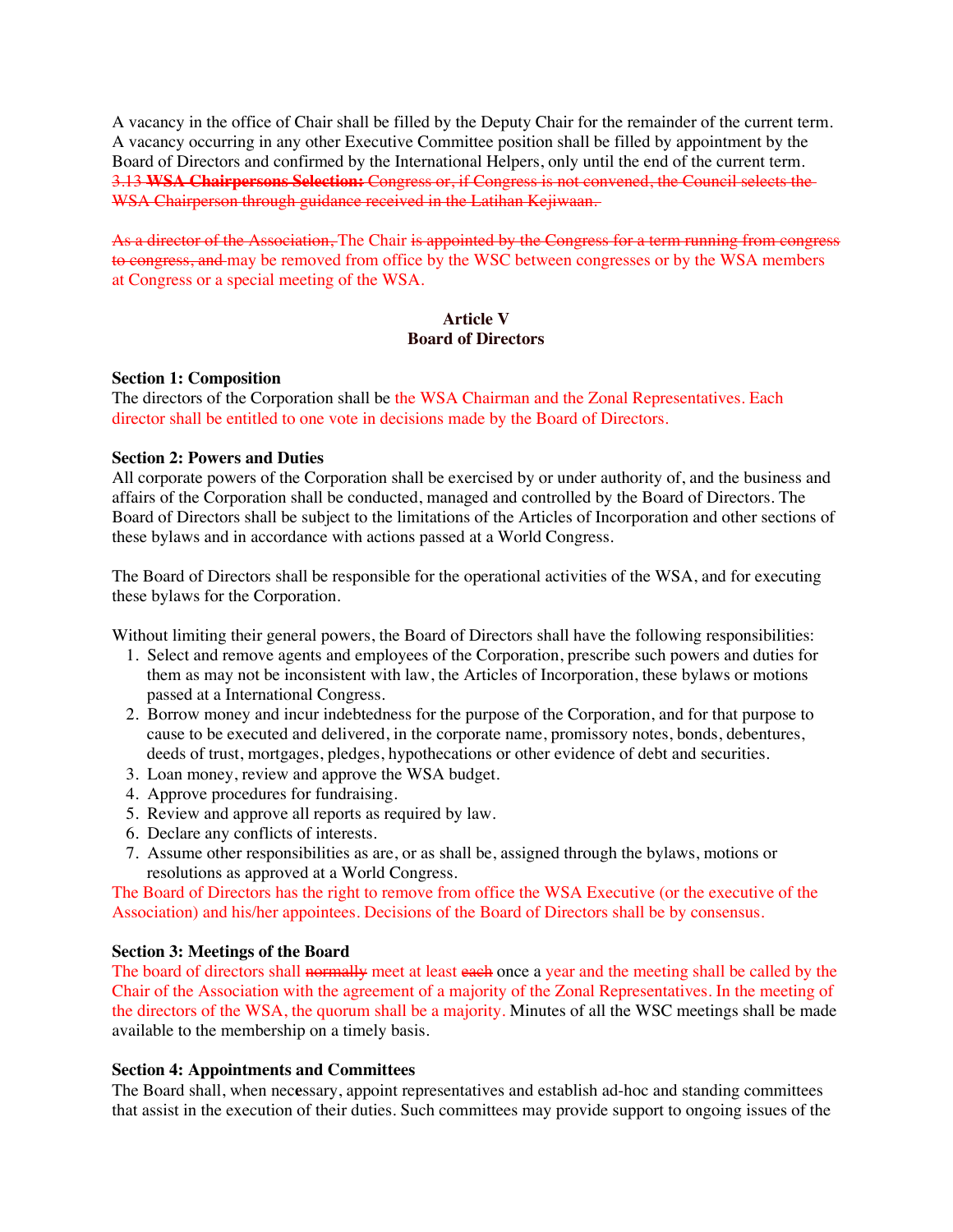Corporation such as, but not limited to: finance, website design and maintenance, outreach activities, dignity of and caring for members, and organizational structure.

6.8 **Appointment of Committees:** The board may appoint by consensus committees to exercise the authority of the board in the management of the Association.

# **Section 5: Meeting Notice**

Written notification of meetings shall state the purpose, place, time and agenda and shall be delivered not less than one month or more than six months before the meeting. The meetings of directors may take place inside or outside the District of Columbia.

The Board of Directors shall meet in person or by phone, video or web conference or using any other means of communication by which all of the persons participating can hear each other during the meeting. 6.5 **Meetings:** Meetings of the Board of Directors may take place by telephone conference, email, video or web conference.

# **Section 6: Resignations and Removals**

Any member of the Board of Directors may resign at any time by giving written notice to the Chair or Secretary. Any resignation shall be effective upon receipt of written notice. Any director who does not consistently attend regularly scheduled Board meetings of his or her term in office may be asked, at the discretion of the Board, to resign.

Each Zone in WSA shall choose a representative to serve as a voting director on the Board of Directors. As directors of the Association, the Zonal Representatives are appointed by their Zonal Councils for a four to six-year term, and may be removed from office by those councils at any time.

# **Section 7: Compensation and Expense Reimbursement**

A Board of Directors of the Corporation may not receive compensation for services rendered as a director of the Corporation. A director may be reimbursed for actual reasonable expenses incurred to carry out his or her duties as a director.

# **Section 8: Conflicting Interest Transaction and Policy**

The corporation and the members of the Board of Directors of the corporation shall at all times be subject to the provisions of Washington, D.C. Statutes and comply with these provisions as stated in the conflict of interest statement that each Board member is required to sign. Loans and grants from the WSA to directors and officers are prohibited.

# **Section 9: Action Without a Meeting**

Unless otherwise required by these bylaws, any action required to be taken at a meeting of the Board of Directors may be taken without a meeting if each and every member of the Board of Directors votes, in writing, either for, against, or abstains from voting on such action. In order to pass, the vote for such action must equal or exceed the minimum number of votes that would be necessary to take such action at a meeting at which all of the officers then in office were present and voted. Any action taken without a meeting shall have the same effect as action taken with a meeting.

# **Section 10: Special Board Meetings**

Special Meetings of the Board of Directors may be called by the Chair or by a majority of directors of the Corporation without the Chair's approval, with written notice to the Board members of the time, place, and subject matter of the meeting, given at least 10 days in advance of the meeting. Business transacted at any special meeting shall be limited to the purpose or purposes stated in the notice.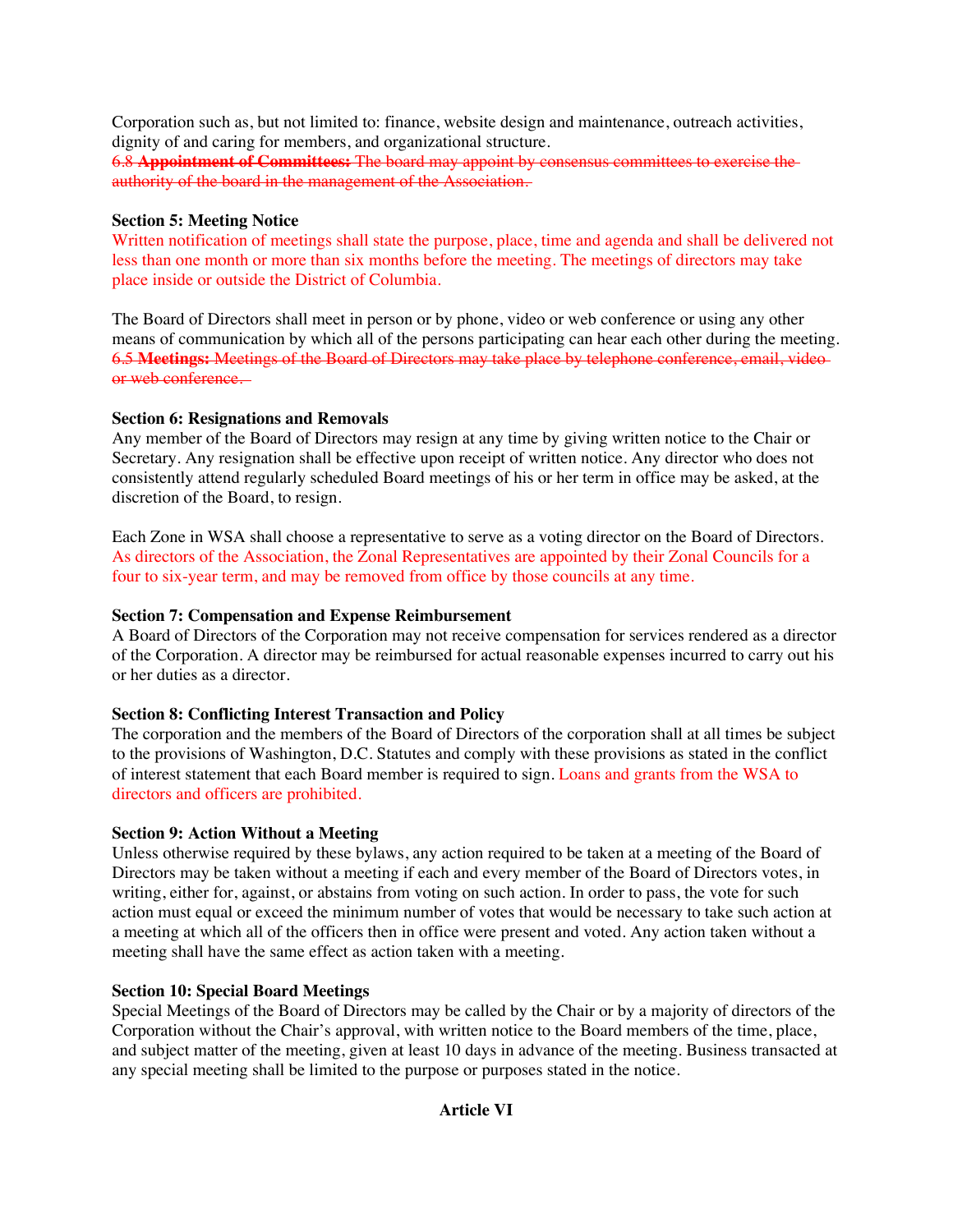# **World Subud Council**

### **Section 1: Composition**

The World Subud Council (WSC) consists of the Zonal Councils normally speaking through their Zonal Representatives, the WSA Chairperson, International Helpers, the chief officer of each Affiliate, the Chairperson of the Muhammad Subuh Foundation and the WSA Executive Director.

# **Section 2: Meetings**

The WSC shall conduct an annual meeting in person, at a time and place determined by the Officers and International Helpers. The members shall be given written notice of the time and place of the meeting at least 90 days in advance of the meeting. The presiding officer of the Council is the WSA Chair. Between Congresses the WSA chair and WSA Executive Director are responsible to Congress through the Council.

The WSA Chair with the agreement of a majority of the Zone Representatives can convene WSC meetings and any special meetings of the Council.

The purpose of the annual meeting of the WSC is to:

- 1. Receive reports
- 2. Report on the implementation of policies, goals and objectives for the Corporation
- 3. Conduct other business pertinent to the welfare and purpose of the Corporation.
- 4. The authority of the Council does not extend to altering the Constitution of either the Association or the Affiliates.
- 5. The authority of the Council does not extend to admitting and expelling Members or Affiliates.
- 6. The authority of the Council does not extend to assigning a Member to a different Zone.
- The World Subud Council has the right to recommend to any Zone Council that its Zone Representative be removed as a zone representative and as director of the Association.

Minutes of all the World Subud Council meetings shall be made available to the membership on a timely basis.

Members of the Corporation may attend all meetings of the WSC, except for executive sessions, but shall have no voting privileges.

#### **Section 3: Quorum, Proxy and Voting**

A quorum of the Council exists if there are no fewer than five Zonal Representatives and one or more International Helpers present. The voting members of the Council are the Zonal Representatives. Proxy voting shall not be allowed. Any vote must pass with a majority of the Council members then serving, whether present or not.

Decisions of the World Subud Council shall be by consensus. In cases of dispute where general agreement is not reached, all meetings shall make rulings according to the most current version of *Robert's Rules of Order.*

#### **Section 4: Place of Meetings and Electronic Meetings**

Unless otherwise required by these bylaws, WSC meetings may take place inside or outside the District of Columbia at such time and place as the written notice or waiver thereof, if any, may specify. Unless otherwise required by these bylaws, any member of the Council may be permitted to participate in any meeting of the WSC or a committee thereof through the use of any means of communication by which all the members participating in the meeting can hear each other during the meeting, including by phone, video or web conference. An individual participating in a meeting in this manner is deemed to be present in person at the meeting for all purposes.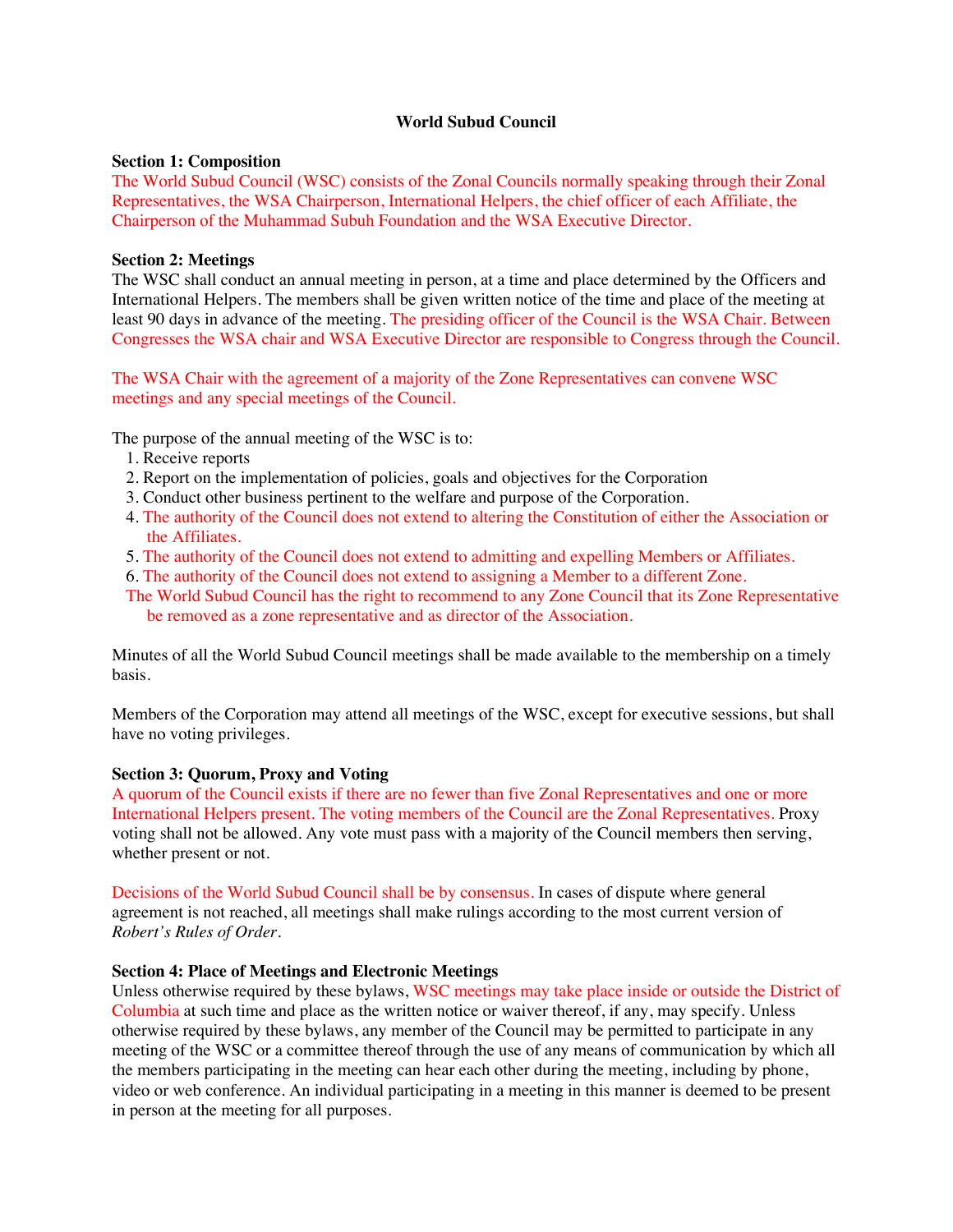### **Section 5: Action Without a Meeting**

Unless otherwise required by these bylaws, any action required to be taken at a meeting of the WSC may be taken without a meeting if each and every member of the WSC votes, in writing, either for, against, or abstains from voting on such action. In order to pass, the vote for such action must equal or exceed the minimum number of votes that would be necessary to take such action at a meeting at which all of the members then in office were present and voted. Any action taken without a meeting shall have the same effect as action taken with a meeting.

# **Article VII Meetings with Delegates**

#### **Section 1: World Subud Congress**

The World Subud Association Congress of all the member delegations is referred to in these bylaws as Congress. Congress means either a plenary meeting of the Association or plenary meetings of the Association held continually during one time period.

Congress is the supreme authority of the Association and its Affiliates. The authority of Congress, limited by the applicable decisions of Congress, is invested in the Council between Congresses.

3.2 **Regular Congress:** Congresses held regularly are referred to in these By-laws as Regular Congresses.

International Congress shall:

- 1. Receive reports.
- 2. Elect, reelect, or remove directors and officers, with the required vote of the membership.
- 3. Formulate policies, goals and strategic plans for the Corporation.
- 4. Conduct other business pertinent to the welfare and purpose of the Corporation.
- 5. Arrange special interest workshops, working parties and latihans for the participation of the membership.
- 6. Determine the location of WSA Office after the next Regular Congress or informs Council as to its preferences so that as soon as possible Council can make the determination.
- 7. Decide the location of the next Regular Congress or informs Council as to its preferences.

#### **Section 2: Composition**

Congress consists of the WSA Chair, the member delegations, the International Helpers, the Zonal Representatives, the chief officer of each Affiliate or their alternates registered at the attended Congress, and the WSA Executive Director.

#### **Section 3: Notice to Members**

The members shall be informed of the time and place of the World Congress. Due notice of the convening of a Regular Congress is made to the members not later than six months prior to the first day of Congress. 3.7 **Notification:** Due notice of the convening of a Congress, other than a Regular Congress, normally is made to the Members not later than two months prior to the first day of such a Congress.

#### **Section 4: Place of Congress**

**The Year of Regular Congresses:** Before the end of each Regular Congress, Congress designates the calendar year, four to six years hence, of the next Regular Congress.

#### **Section 5: Member Delegates**

Each member is represented in Congress by a national delegation registered at the attended Congress. Member delegations are the delegates to the Zonal Councils or their alternates. registered at the attended Congress.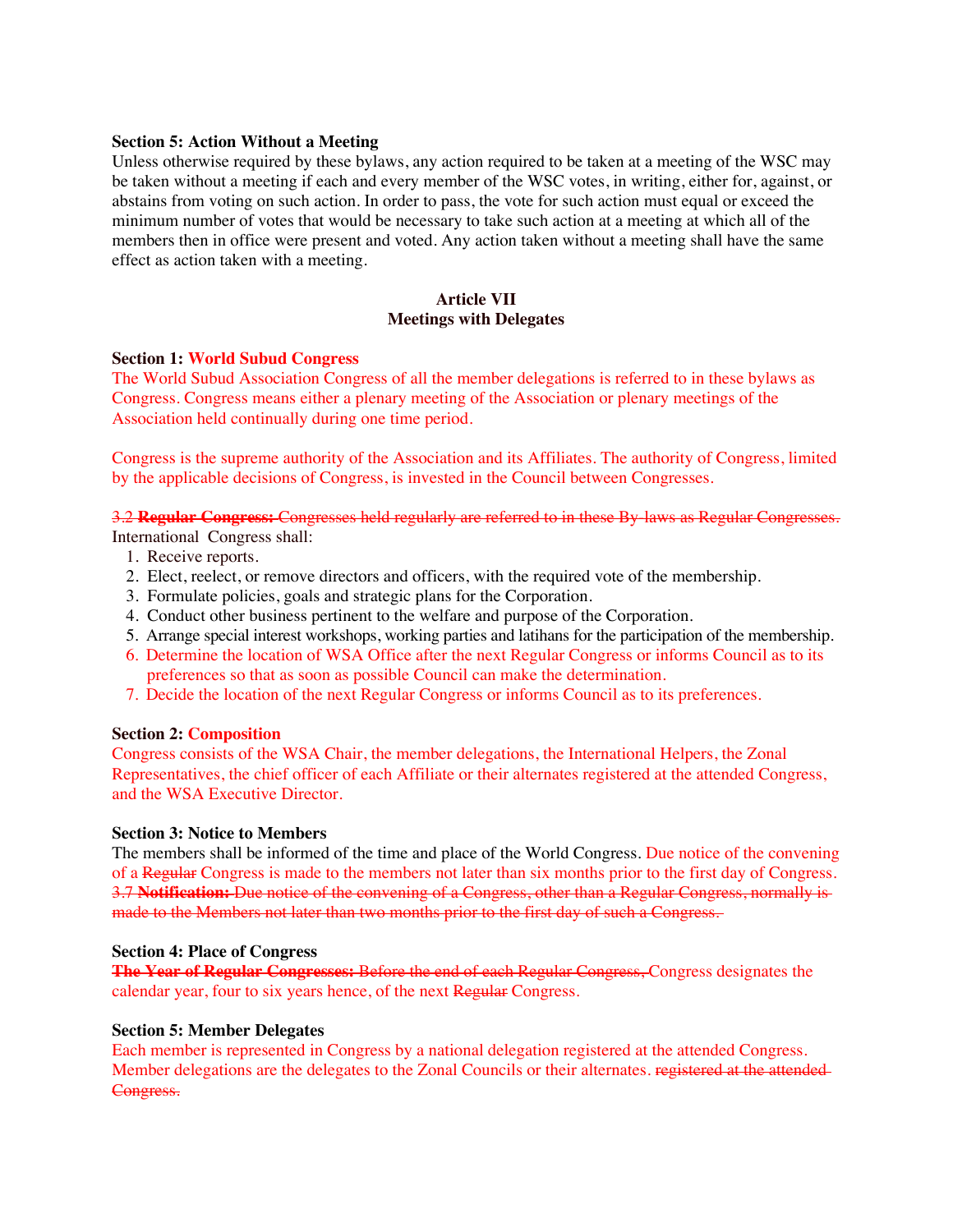In addition to voting on resolutions put before them, delegates participate in working parties to develop resolutions to put before the delegate assembly for votes. Any body of the Association may grant the right to a person to become a Participant, that is participate except as to voting, in the delegate assembly for a pre-set time period. Individuals attending Congress may participate fully in all activities of the working parties.

# **Section 6: Congress Chair**

The presiding officer of Congress is the WSA Chair.

A Chair of the delegate assembly may be selected by the membership or appointed by the WSC. The Chair of the delegate assembly shall:

- 1. Work with the Officers to Corporation to plan the agenda of the delegate assembly.
- 2. Work with the Congress site coordinator to assure that the business activities of the World Congress will have a venue that promotes harmonious work.
- 3. Coordinate and consolidate proposals for the various working parties, and disseminate them among the Zones prior to the next World Congress.
- 4. Preside as chair at World Congress plenary sessions, appoint a parliamentarian, establish quorum, distribute standing reports, and prioritize resolutions and proposals for the delegate assembly.
- 5. Arrange and monitor the progress of working parties during the Congress and assist them in the development of their resolutions.
- 6. Evaluate the successes and failures after the event, and prepare a report for the Executive Committee for future World Congresses.

### **Section 7: Quorum and Proxy**

A quorum of the Congress is two-thirds of the members registered at a Congress. Members must be present in person or represented by written proxy to be counted. Proxy voting is allowed. The policies and processes that define this proxy voting will be defined by Congress or by the WSC in consultation with the WSA member countries.

#### **Section 8: Voting**

Only member delegations vote. Each member delegation has one vote. Once quorum is established, decisions relating to motions/resolutions proposed at delegate assembly shall be passed by a majority vote of the members present in person or represented by written proxy, provided the number of votes cast in favor of the motion equals or exceeds a majority of the quorum. In addition, the Chair of the delegate assembly can accept motions/resolutions by 'unanimous consent.' Unanimous consent does not mean there is 100% agreement; only that there is no major objection.

The members of the World Subud Association, in all their consultative and deliberative procedures shall be guided by democratic principles and shall seek consensus in decision making through guidance received in the latihan Kejiwaan.

In exceptional cases a resolution proposed by the delegate assembly may affect a fundamental structure, purpose or belief of our association. In these cases the delegate assembly invokes what is called: *Consensus decision-making.* This is a process in which all delegates contribute their thoughts and feelings and all share in the final decision (i.e., no decision becomes final which is not understood by nearly all the delegates.) However, consensus does NOT mean that all the delegates totally agree, only that:

- Delegates have been provided the opportunity to participate in the discussion to show that they understand it;
- Delegates have been provided a chance to describe their feelings about the issue; and
- Delegates who continue to disagree will nevertheless indicate that they are willing to give the decision a try for a prescribed period of time.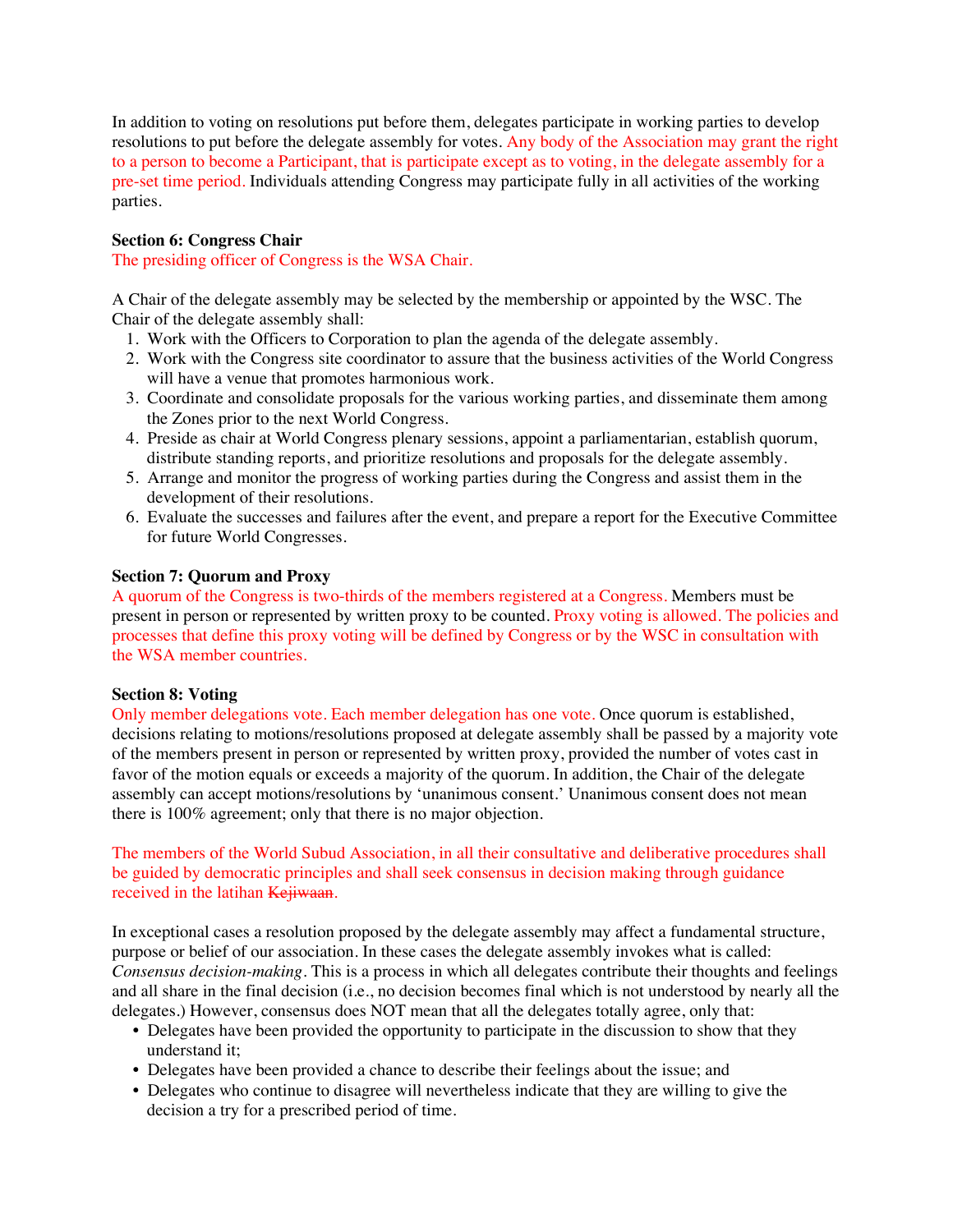In other words, arriving at consensus means that a sufficient number of delegates are in favor of a decision to move it forward, while others understand the decision and will not obstruct or disrupt its occurrence.

Final decisions "although we make rules in our organization, we still need the assurance and certainty that come from the power of God through our receiving in the latihan - in testing. Therefore, in all things, the decision rests with the power of God." Second World Congress, Briarcliff, NY. 16 July 1963.

**Procedures to Resolve Deadlock:** In the event of differences of view arising between Member Delegations, the Chairperson may establish Zonal Council meetings or such other groupings of the Member Delegations as the Member Delegations may agree to. If differences persist, decisions are made through guidance received in the Latihan Kejiwaan. If consensus cannot be reached, no decision is made; however, a resolution defeated at a previous Congress, which the Zonal Representatives unanimously agree to reintroduce unchanged at a subsequent Congress, is approved by Congress when supported by more than two-thirds of the Member Delegations.

#### **Section 9: Rules of Order**

At the outset of each Congress, the members shall approve the rules of procedure for the delegate assembly. In cases of dispute where general agreement is not reached, the Congress Chair shall make his or her rulings according to the most current version of *Robert's Rules of Order.*

#### **Section 10: Minutes**

The resolutions and recommendations passed at the World Congress shall be forwarded to the Board within 90 days of the Congress and shall be made available to members on a timely basis.

### **Section 11: Special Congresses**

A majority of the Zone Representatives or 25% of the WSA member countries can convene Congress and a special meeting of the WSA. Congress may take place inside or outside the District of Columbia.

Only business within the purpose or purposes described in the notice of the special meeting may be conducted at a Special Congress meeting.

# **Article VIII Zones**

#### **Section 1: Description**

A Zone is a designated geographical area within the jurisdiction of the WSA. Each Zone shall be considered a division of the Corporation, and shall be administered by a Zone Council. Congress groups the members into Zones based on the wishes of each member, geographical closeness, linguistic affinity and other practical considerations.

#### **Section 2: Meetings**

Zonal Councils shall normally meet prior to the WSC meeting.

#### **Section 3: Zonal Council**

In each Zone, a Zonal Council exists composed of representatives of the International Helpers, the Zonal Representative, not more than four delegates per member, or their alternates registered at the attended meeting of the Zonal Council, these being the members chief officer of their countries governing body, the members officer responsible for international affairs called the Committee Councilor, and a male nation helper and female National helper called the Kejiwaan Councilors.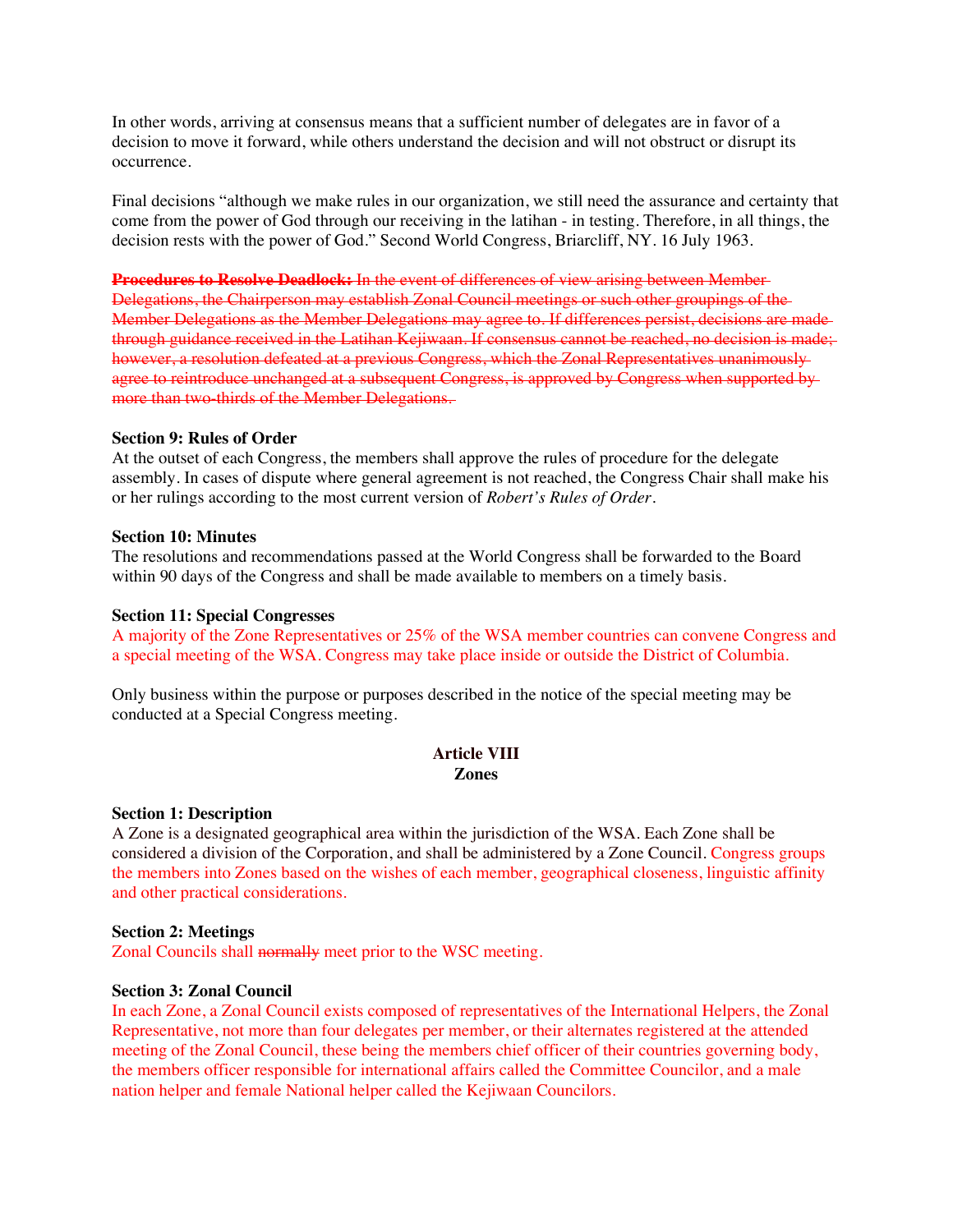Each Zonal Council appoints a Zonal Representative, normally residing in the Zone, through established Subud policy and procedures. The presiding officer of a Zonal Council is the Zonal Representative. After as sufficient consultation as possible with the members in the affected Zones, the WSC may appoint temporary Zonal Representatives for those Zones unable to appoint permanent Zonal Representatives.

### **Section 2: Limitations of Powers**

Zones may not adopt rules, regulations and bylaws that limit the Articles of Incorporation of the Corporation, bylaws or directives of the WSC.

# **Section 3: Boundaries**

Zonal boundaries may be adjusted by the delegate assembly of the Corporation, with the agreement of the governing bodies of the Zones involved.

# **Article IX Affiliates**

### **Section 1: Description**

The mission of the affiliates (a.k.a. wings) is to carry out Subud's aims in the social and humanitarian field, entrepreneurial development, and cultural programs. It is important to realize that there is a direct connection between the spiritual experience of the latihan and Subud members' activities in the world. Therefore the Affiliates are not simply organizational instruments but channels through which Subud members express the fruits of the latihan in business, culture, social welfare and other realms of human activity.

### **Section 2: Composition**

An Affiliate is a separate International association comprised of members with a specific goal to provide humanitarian, cultural, entrepreneurial, and information sharing for its membership.

Congress requires that Affiliates:

- 1. Have their founding document and all later changes to it approved by Congress.
- 2. Recognizes that whenever Congress entrusts the execution of one or more of the Aims of the Association to an Affiliate, Congress affirms its responsibility to safeguard the attainment of all the Aims of the Association.
- 3. Have their chief officer selected during a Regular Congress through guidance received through established Subud policy and procedures for the same term as the WSA Chairperson.
- 4. In the event of the permanent incapacity of their chief officer, have Congress or Council appoint a replacement chief officer chosen by the Affiliate through guidance received through established Subud policy and procedures.
- 5. Provide a seat on their governing body for the WSA Chairperson or the Chairpersons designate.
- 6. Report on their activities and finances to Congress and the Council in a manner satisfactory to Congress and the Council.

# **Section 3: Representation**

The representative of an Affiliate at Congress is the chief officer of the Affiliate or his or her alternate. The representative of the Affiliate has the right to nominate one or more candidates chosen by the Affiliate for the position of its chief officer. Candidates nominated for an Affiliate chief officer by member delegations shall be approved by the chief governing body of the affected Affiliate. 8.1 **Affiliates:** Congress may grant affiliate membership in the Association to autonomous International Subud organizations referred to in these By-laws as Affiliates.

#### **Section 2: Dissolution of Affiliates**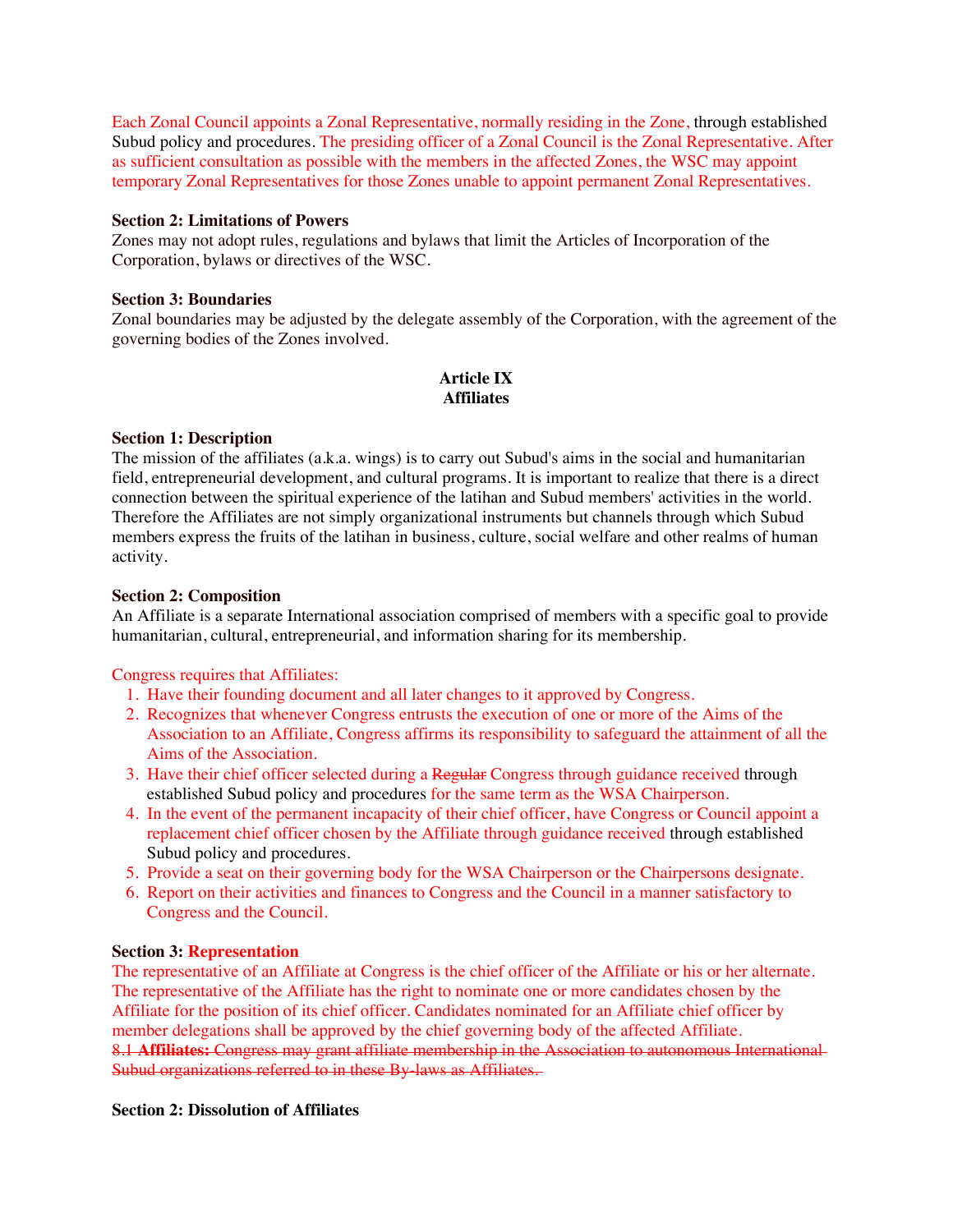Affiliates no longer able to meet the description in Section 2 of this Article shall be considered Special Interest Groups (SIGs.)

### **Article X Financial Limitations**

Any member of this Corporation, or any other entity however affiliated with this Corporation must conform to the following financial limitations.

### **Section 1: Liability**

The Zonal Council or any member thereof shall not make or authorize any member to make a contract or any agreement of indebtedness which shall last 12 months or longer without the prior approval of the WSC of the Corporation. The WSA is not responsible for any debts or obligations incurred by or actions or activities of any of its members.

### **Section 2: Accounts and Audit**

The WSA Executive team is to:

- 1. establish and maintain an adequate record-keeping system for the Association.
- 2. prepare and present to the Members a set of audited financial statements within six months of the end of the fiscal year, prepared in accordance with generally accepted accounting principles for nonprofit organizations.

The World Subud Council appoints the auditor of the Association. The Association's fiscal year shall end on December 31.

# **Article XI Helpers**

#### **Section 1: Description**

Six International Helpers are selected for each Area of the WSA. These bylaw do not define the duties and responsibilities of the International Helpers to the members of this Corporation, but may define the relationship between the International Helpers and the WSC with which it works. It is understood International Helpers are Bapak's helpers that assist in the growth of Subud.

#### **Section 2: Relationship with Committees**

The International Helpers and World Subud Council shall establish a regular practice of the latihan together. The helpers shall provide guidance to the WSA on questions arrived at through established Subud policy and procedures. Committees shall include in the budget reasonable expenses that helpers incur in serving the members.

# **Article XII Annual Reports**

#### **Section 1: Members**

Each member shall prepare and forward an annual report to their Zone Council. The statement shall contain a description of their activities, a membership census to determine active membership, and a financial report.

#### **Section 2: Zones**

The Zone shall prepare and forward an annual report to the Corporation. The statement shall contain a summary of member activities of that zone, membership census and a financial report.

#### **Section 3: Board of Directors**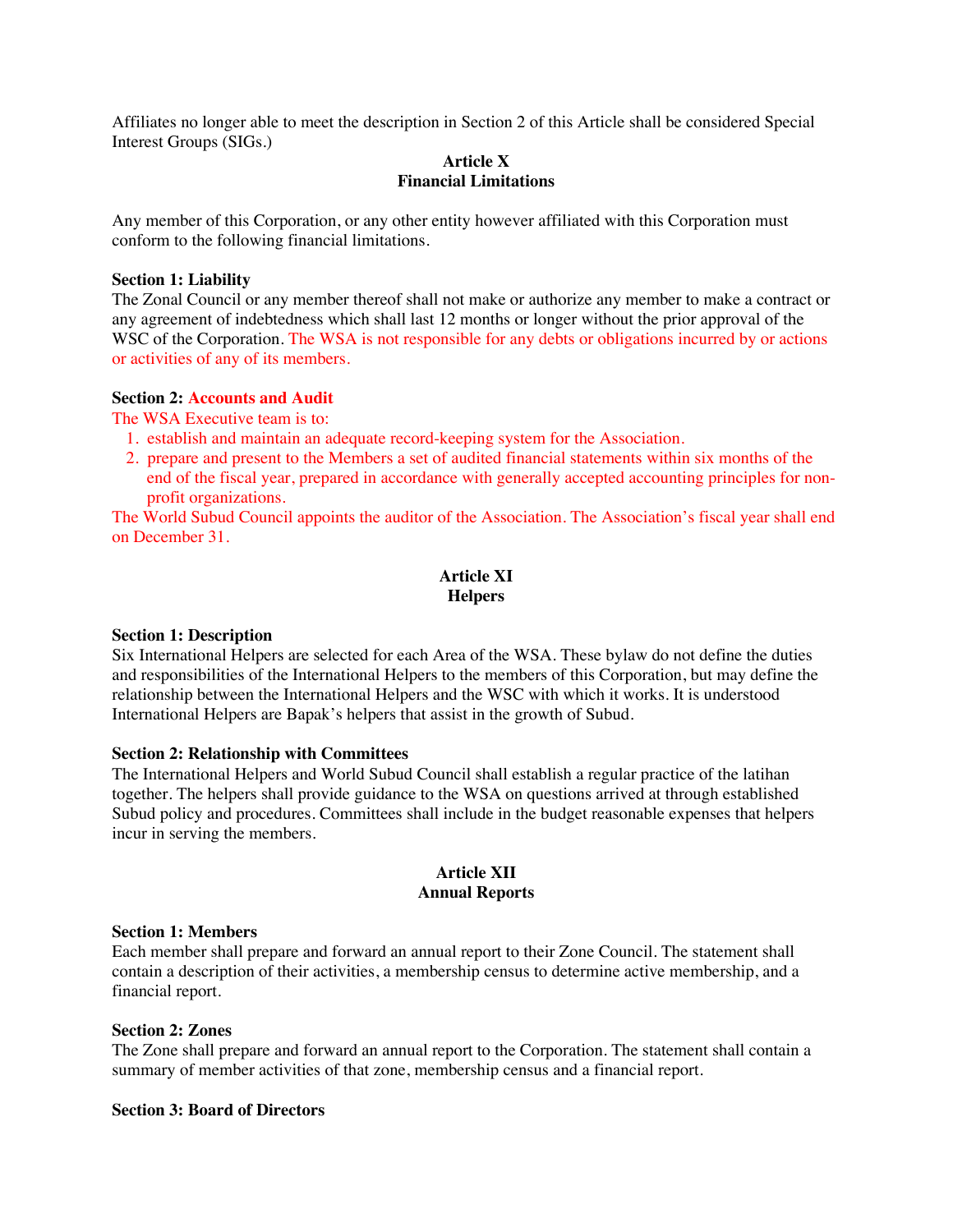The Board of Directors shall prepare an annual report to be forwarded to all members as well as Congress. This report shall contain census of active membership of WSA by Zone; a report of international activities and financial condition of the Corporation.

# **Article XIII Indemnification of Directors, Officers, Employees and Agents**

### **Section 1: Descriptions and Details**

WSA will follow the laws of Washington, D.C. regarding indemnification, which is included in its entirety its policy and procedures. For purposes of this Article, the following terms shall have the meanings set forth: corporation, director, expenses, liability, official capacity, party and proceeding.

The Association shall indemnify any director or officer or former director or officer of the Association, or any person who may have served at its request as a director or officer of another corporation, whether for profit or not-for-profit, against expenses actually and necessarily incurred by him or her in connection with the defense of any action, suit, or proceeding in which he or she is made a party by reason of being or having been such a director or officer, except in relation to matters as to which he or she shall be adjudged in such action, suit, or proceeding to be liable for negligence or misconduct in the performance of a duty.

# **Section 2: Standards of Conduct**

The Corporation shall indemnify any party to a proceeding against liability incurred in or as a result of the proceeding if

- 1. Such party conducted himself or herself in good faith,
- 2. Such party reasonably believed (a) in the case of a director acting in his or her official capacity, that his or her conduct was in the Corporation's best interests, or (b) in all other cases, that such party's conduct was at least not opposed to the Corporation's best interests, and
- 3. In the case of any criminal proceeding, such party had no reasonable cause to believe his or her conduct was unlawful. For purposes of determining the applicable standard of conduct under this Section 2, any party acting in his or her official capacity who is also a Officer of the Corporation shall be held to the standard of conduct set forth in Section 2(a), even if such party is sued solely in a capacity other than as such Officer.

### **Article XIV Amendments of Bylaws**

#### **Section 1: Amendment**

Changes to the bylaws and the Articles of the Association can be made only by the members during a Congress.

# **Section 2: Notice**

No action can be taken to amend any bylaw or to adopt new bylaws unless written notice of the proposed change are circulated to all members prior to one year before a Congress. Once notice of proposed bylaws changes has been made, working parties may propose specific changes to the delegate assembly plenary for vote.

# **Article XV Dissolution**

Upon the dissolution of the Corporation, after paying or adequately providing for its debts and obligations, the assets of the Corporation shall be distributed to one or more corporations or other organizations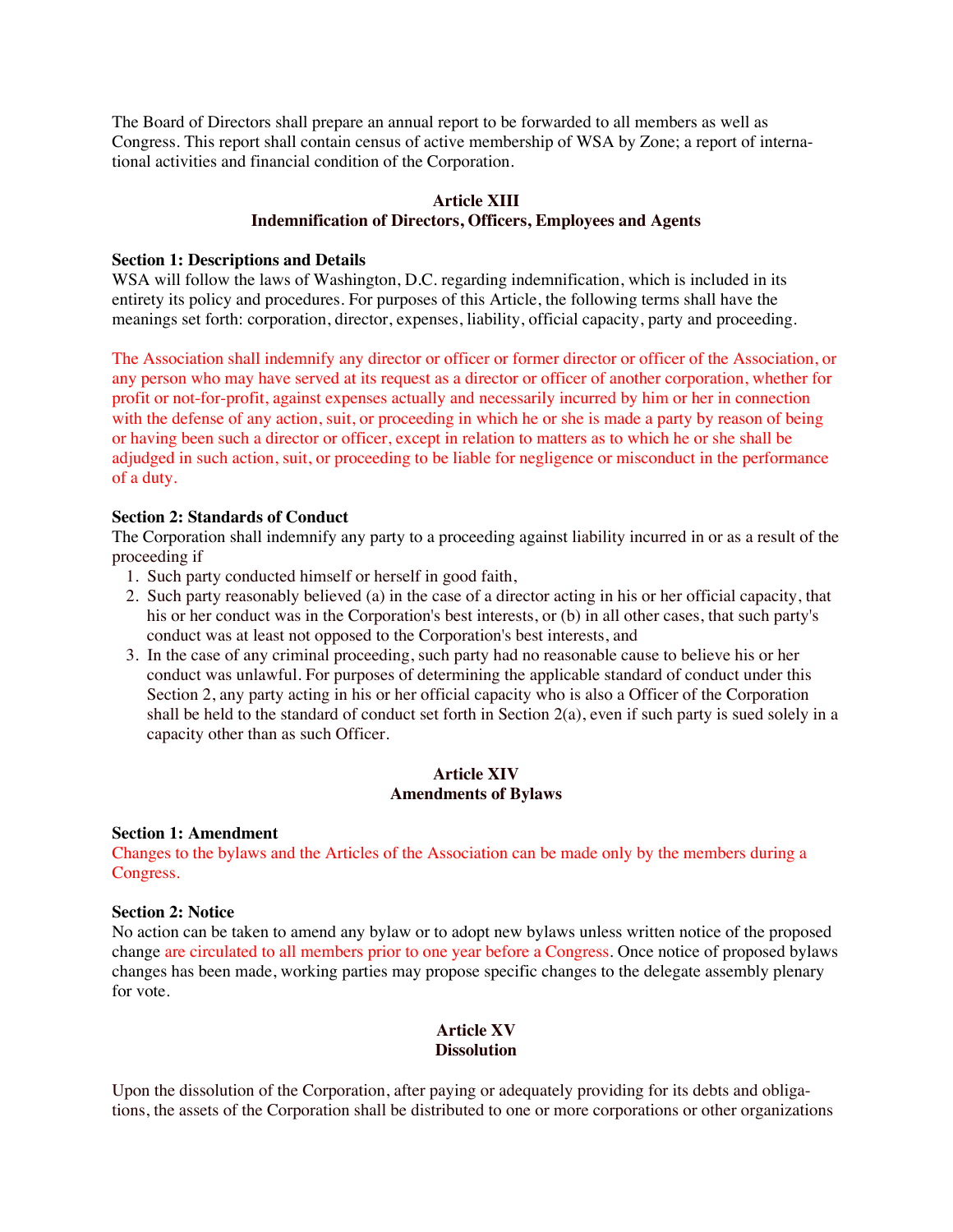organized and operated exclusively for religious, charitable, or educational purposes, and no part of such assets shall be distributed to any individuals. Council shall decide the distribution of the assets of the Association.

*Approved by the Eighth Subud World Congress 1988, Sydney, Austrtalia Amended by the Thirteenth Subud World Congress 2010, Christchurch, New Zealand Revised by the Fourteenth Subud World Congress 2014, Puebla, Mexico*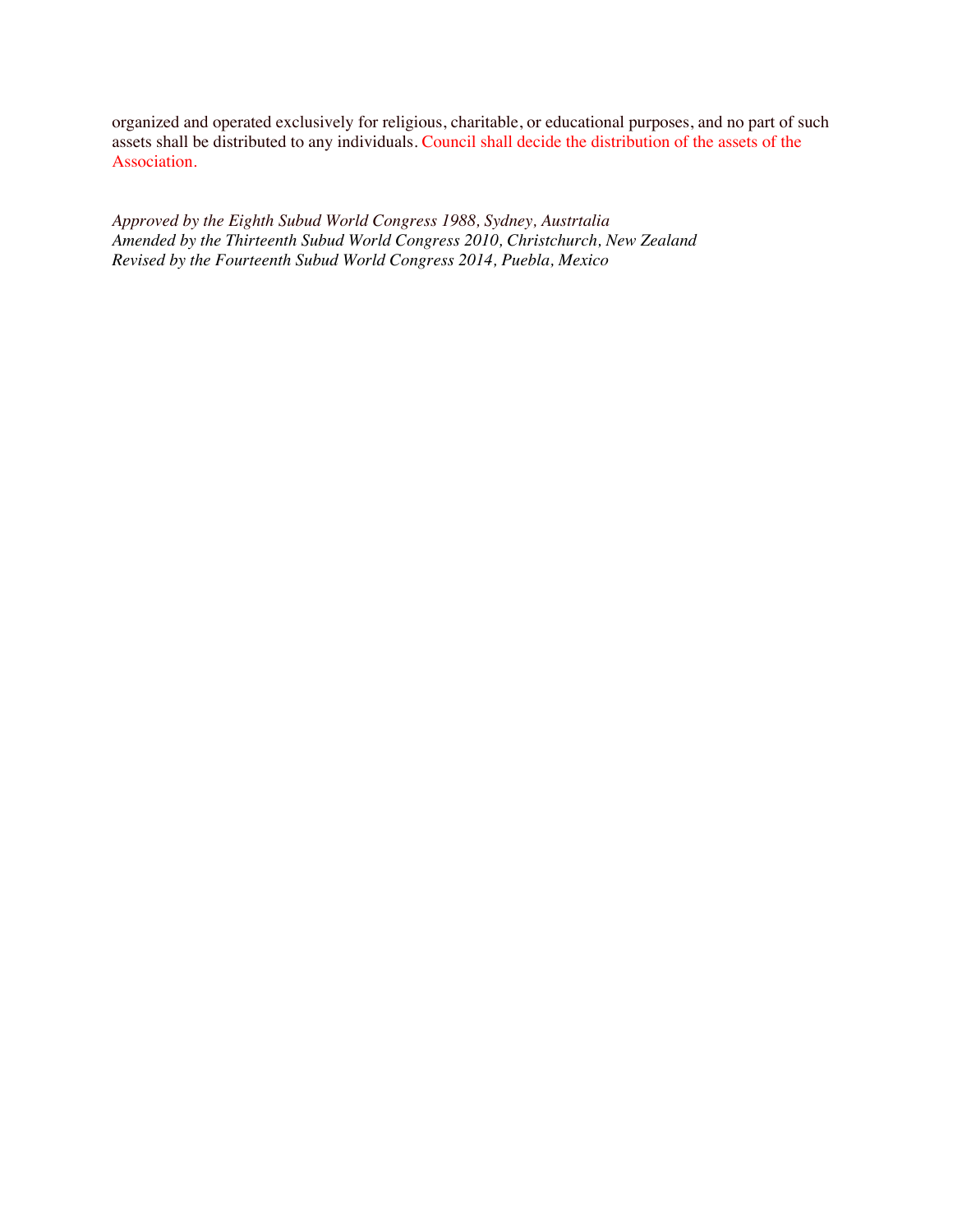*Document with stricken text removed*



# **Preamble**

The World Subud Association (the "Corporation") is a nonprofit  $501(c)(3)$  organization incorporated in 1989, under the laws of Washington D.C. to provide a structure to support the activities known as: Susila Budhi Dharma (Subud), throughout the world. Member countries join together for the primary purpose of worshiping God. The membership recognizes that an administrative structure is necessary to accomplish its purposes and the member countries of the World Subud Association do therefore organize themselves under these bylaws.

"We acknowledge that the latihan, the spiritual training that we receive and practice, in reality comes only because we surrender and submit to the greatness of Almighty God.

"To make it clearer, once we have inwardly surrendered with full submission to the greatness of Almighty God, our heart1 and mind, which are usually imagining and thinking about all sorts of things, are suddenly and spontaneously stilled; at the same time a vibration arises throughout our feeling. This vibration of the feeling will then manifest as movements, which we call the latihan.

"When we are in this state, even though we experience a suspension of our imagination and our thinking, our feeling remains calm and conscious, so that we can always follow the movements, which guide and lead us towards the worship of the greatness of Almighty God.

"As a result of these experiences in the latihan we are convinced that we are worshipping only the One Almighty God; that it is only God who can lead, guide and turn us towards God; and that only God can repair and ennoble our feeling and our soul, in accordance with His will.

"This is the nature of the latihan, which we have received and practice. Therefore the principle of the latihan, or the reality of our receiving of the latihan, is that it is our worship of the One Almighty God, and that through God's guidance we are led towards an improved character and a noble soul, according to God's will.

"Since the latihan we have received is from, or because of, the grace of the One Almighty God who is worshipped by all His creatures, we will leave to God's will its spread throughout the world to people of various nations and religions. However, since we are human beings living in this world, who need food and clothing and who need to look after ourselves so that we are at peace and secure in society, as well as worshipping God we need to create an organization, so that we can organize ourselves in the way people normally do in this world.

"Of course the way we organize ourselves needs to be adjusted to the conditions of our local society, and also to the laws and regulations of the country we are in. Therefore we need to formulate statutes that do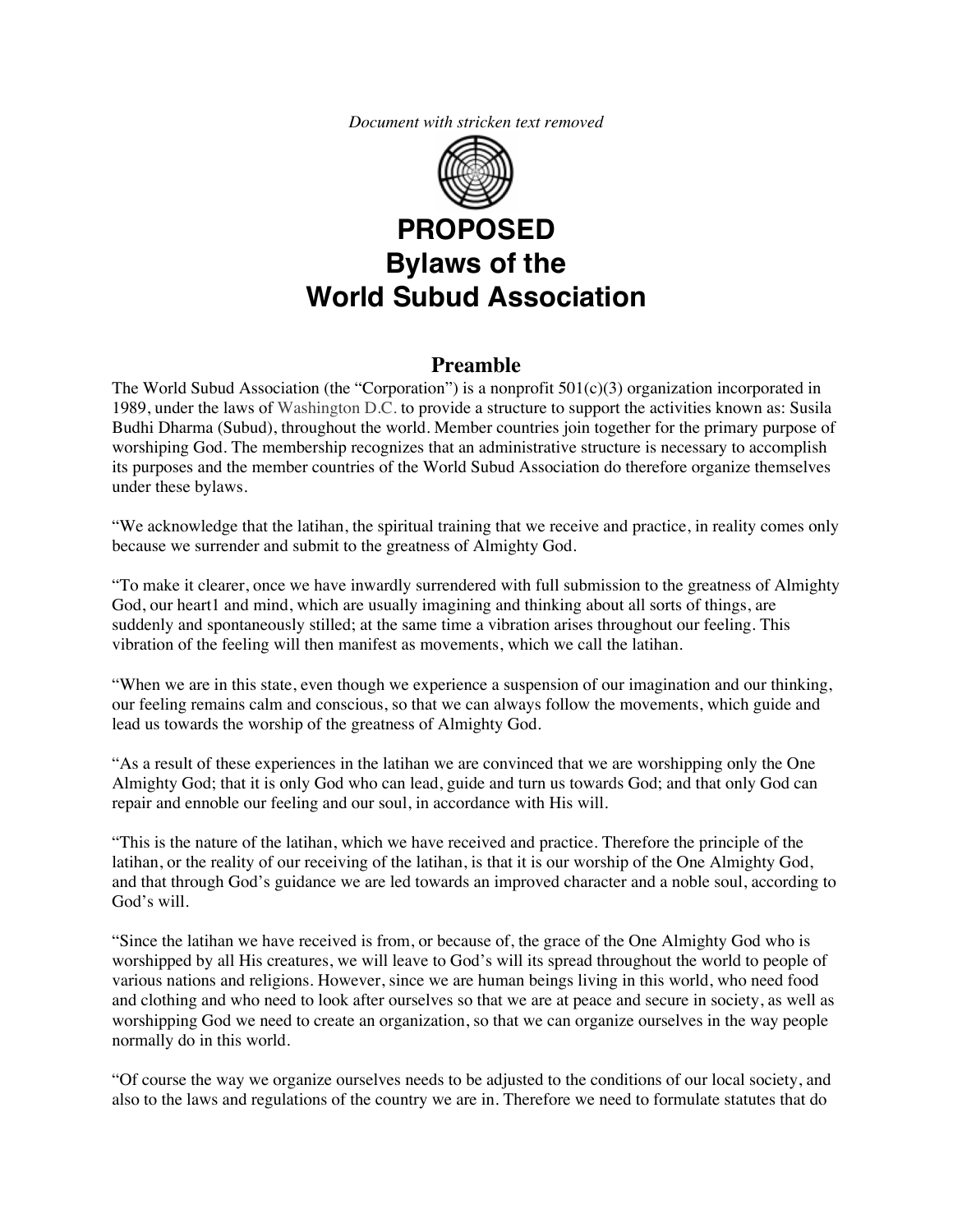not go against the laws and regulations of our country, nor the principles and aims of Subud." *Talk # 15 From "Bapak's Talks Volume 11*

#### **Definitions**

- 1. The term "association" refers to the World Subud Association (WSA) national organizations represented in three large geographical Areas and nine Zones.
- 2. The term "council" refers to the World Subud Council (WSC) of the Association, composed of the International Helpers, the Zone Councils speaking through their Zonal Representative, and the Affiliate heads.
- 3. The term "zone" refers to a group of members determined by Congress and based on geographic closeness and linguistic affinity.
- 4. The term "zone council" refers to a council of the member delegations of a Zone.
- 5. The term "affiliate" refers to a closely aligned autonomous national Subud organizations granted associate membership in the Association.
- 6. The term "congress" refers to the plenary assembly or a set of continual plenary assemblies of the Association.
- 7. The term "member delegation" refers to the group of up to four delegates representing the member at Congress.
- 8. The term "participant" refers to a person accorded the temporary right to participate, but not vote, in meetings of a body by the body holding the meetings.

### **Article I Name**

The name of the Corporation shall be the World Subud Association, commonly referred to as WSA. The name Subud is the abbreviation of the words: Susila Budhi Dharma.

> *Susila* denotes those qualities, which give rise to a character, conduct and actions, which are truly human, and in accordance with the Will of God. *Budhi* means that in all creatures, including man, there dwells an inner force to draw us towards our proper path, the path that leads to God. *Dharma* signifies sincerity, surrender, and submission to God, which are awakened in man by the Will of God Himself.

#### **Article II Purpose**

The purpose of the Corporation is to preserve the practice of the latihan so that it will remain available to people everywhere in the form in which it was originally practiced under the guidance of Muhammad Subuh Sumohadiwidjojo and to provide for the other needs of the Subud membership such as:

- 1. Providing the International administrative framework to serve the needs of its membership in accordance with the principles and practices of Subud.
- 2. Assisting Subud affiliates engaged in educational, cultural, benevolent, and charitable works, which in the opinion of the members are consistent with the purposes of Subud.
- 3. Support Subud associations in other countries.

The Association shall not promote or engage in political activities.

### **Article III Membership**

#### **Section 1: Description**

The members of the Association are the Subud national organizations in countries throughout the world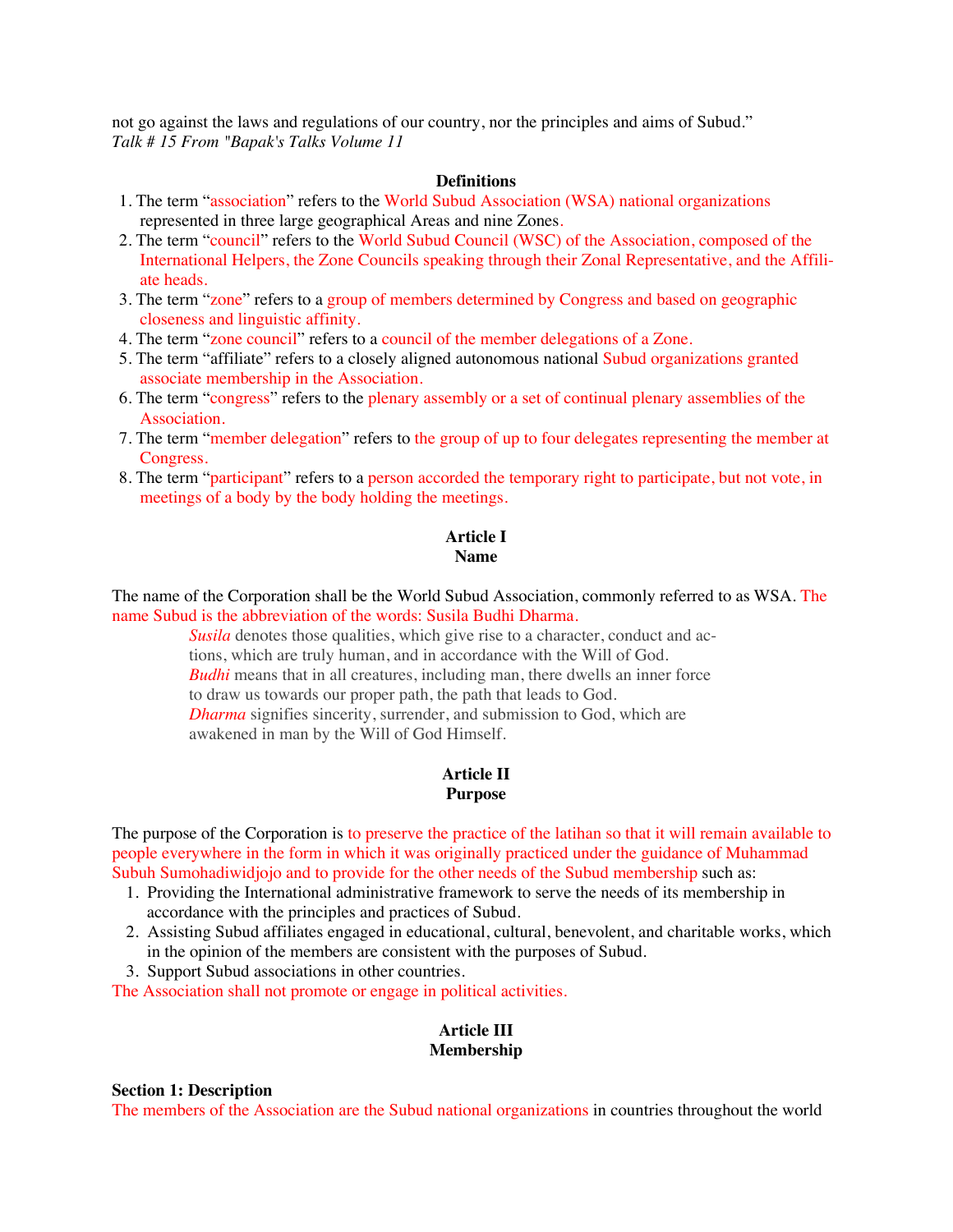that align themselves with the overall purpose of the WSA.

# **Section 2: Removal**

A member may be removed in the following ways:

- 1. Members having ratified and aligned their national purposes with these bylaws of the WSA, can cease to be a member voluntarily only by a decision of their nationally recognized governing body.
- 2. Removal "for cause" by the World Subud Council, if the member is acting in a way determined to be contrary to the purpose of Subud or the Corporation.

# **Section 3: Reinstatement**

A former member may be reinstated in the following ways:

- 1. By written request of the member to the WSA office, to process for consideration and possible action.
- 2. By the World Subud Council in the case of a "for cause" removal with the consent and approval of the International Helpers.

### **Section 4: Books and Records**

The WSA shall maintain a list of registered members, annual accounts and record minutes of WSC meetings, WSA directors' meetings, Congress and any special meeting or resolution of the WSA at its principal office in Washington D.C. or at a place to be determined by the WSC. Any member of the WSA has the right to inspect these records.

# **Article IV Officers**

#### **Section 1: Composition**

The Officers of the Corporation, who are also known as the Executive Committee, shall consist of a Chair (also the President), a Deputy Chair (also the Vice-President), International Helpers, and the WSA Executive Team, that includes the Executive Director.

# **Section 2: General Responsibilities**

The Officers shall be generally responsible for managing the ongoing operations of WSA, under the direction of the Board of Directors. The Officers shall exercise and perform the respective powers, duties and functions as are outlined here, and further stated in WSA policy and procedures.

Without limiting their general powers, the Officers shall have the following duties:

- 1. Serve as the executive body of the Corporation.
- 2. Manage communications including the International website, newsletter and official listservs, with the intent to keep communications open and flowing between the Board and members.
- 3. Act upon such motions or resolutions as may be received from the World Subud Congress.
- 4. Maintain policy and procedures and present proposed changes to the Board for action.
- 5. Prepare and file all reports and documents as required by law.
- 6. Conduct other business pertinent to the welfare and purpose of the Corporation.

Any person shall be eligible for any office except that an Officer shall not concurrently hold position on any Subud national governing body or International affiliate board.

#### **Section 3: Elections and Appointments**

Candidates for Chair and Deputy Chair will be nominated and selected according to established Subud procedure at a World Subud Congress. Once selected, the Chair and Deputy Chair must be elected by a majority vote of the members and participants present at the delegate assembly.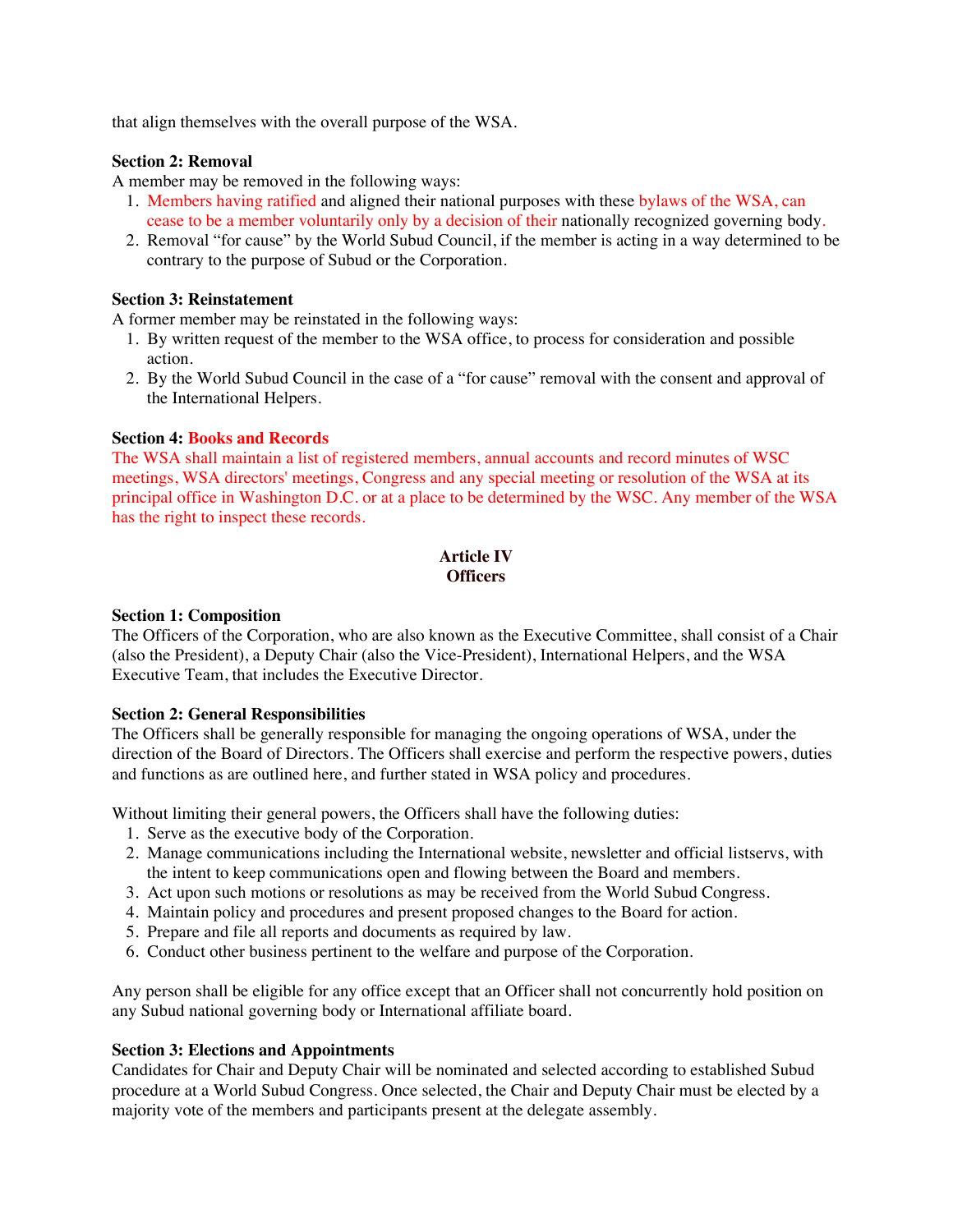The selection of the WSA Executive Director is from nominees made by Zonal Representatives. If Congress is in session the delegate assembly shall vote on approval, when Congress is not in session selection shall be with assistance from International Helpers and confirmation by the World Subud Council. The secretary of the Association shall be appointed by the Board of Directors. The secretary must be a distinct person from the chair. The other officers of the Association shall be appointed by the WSA Executive Director, who is the executive of the Association with assistance from International Helpers and confirmed by the Board of Directors.

Except in the case of the appointment of the chief officers of the Affiliates, only member delegations may make nominations.

All outgoing officers shall remain as advisors to the new committee for 60 days after the World Congress.

### **Section 4: Terms of Office**

Officers shall serve a four-year term, starting at the World Subud Congress when the election takes place.

The term of the WSA Chairperson begins immediately upon his or her selection for all new business concerning the Congress selecting him or her and lasts until the completion of all old business on the agenda of the Congress ending his or her term.

These officers may serve up to two consecutive terms, if nominated and selected according to established Subud procedure at the World Subud Congress.

#### **Section 5: Meetings and Notice**

The Officers shall meet at least quarterly, in person or by phone, video or web conference or using any other means of communication by which all of the persons participating can hear each other during the meeting, at such time and place specified by the Chair with at least seven days written notice to the officers.

#### **Section 6: Vacancies and Removal**

A vacancy in the office of Chair shall be filled by the Deputy Chair for the remainder of the current term. A vacancy occurring in any other Executive Committee position shall be filled by appointment by the Board of Directors and confirmed by the International Helpers, only until the end of the current term.

The Chair may be removed from office by the WSC between congresses or by the WSA members at Congress or a special meeting of the WSA.

# **Article V Board of Directors**

#### **Section 1: Composition**

The directors of the Corporation shall be the WSA Chairman and the Zonal Representatives. Each director shall be entitled to one vote in decisions made by the Board of Directors.

#### **Section 2: Powers and Duties**

All corporate powers of the Corporation shall be exercised by or under authority of, and the business and affairs of the Corporation shall be conducted, managed and controlled by the Board of Directors. The Board of Directors shall be subject to the limitations of the Articles of Incorporation and other sections of these bylaws and in accordance with actions passed at a World Congress.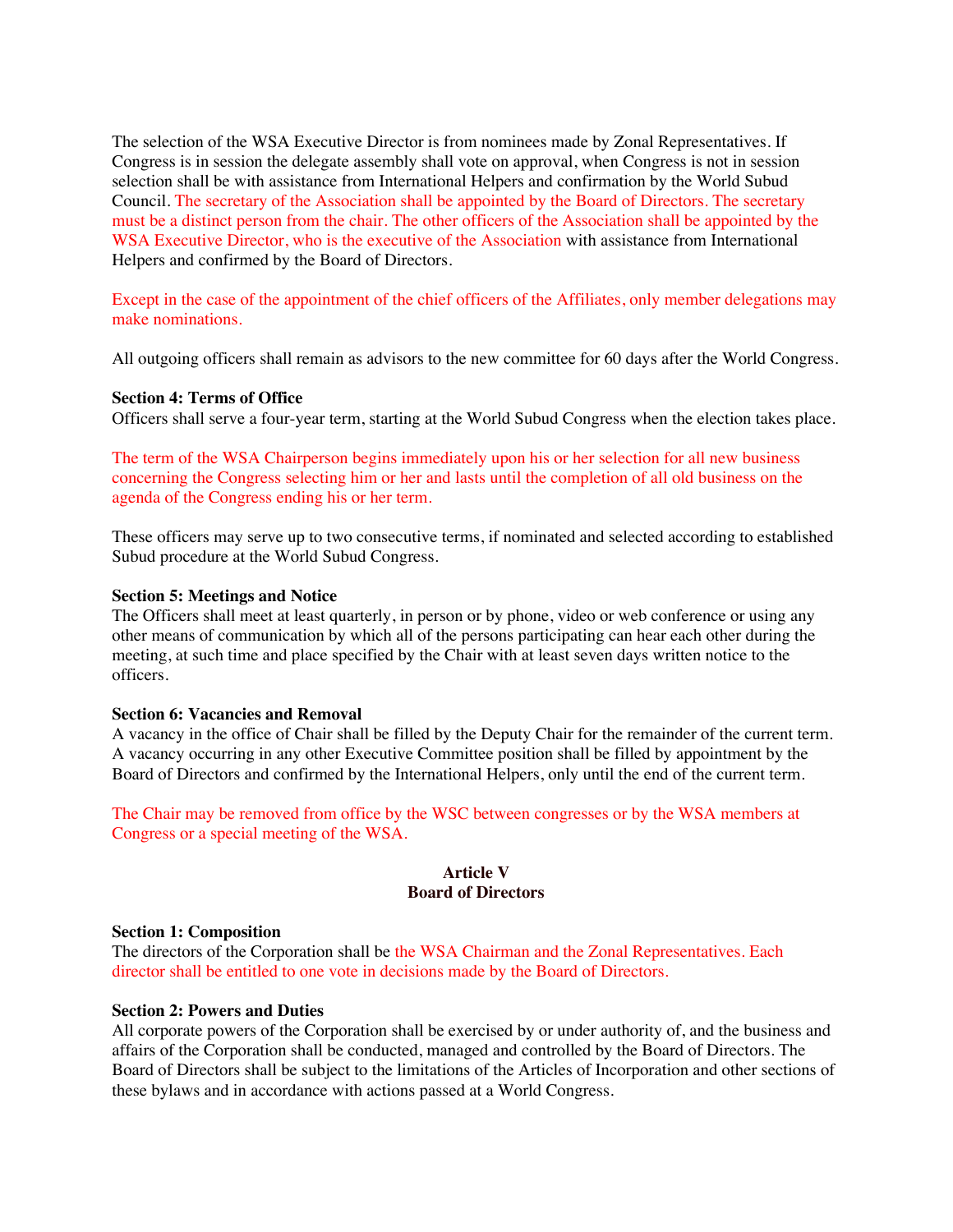The Board of Directors shall be responsible for the operational activities of the WSA, and for executing these bylaws for the Corporation.

Without limiting their general powers, the Board of Directors shall have the following responsibilities:

- 1. Select and remove agents and employees of the Corporation, prescribe such powers and duties for them as may not be inconsistent with law, the Articles of Incorporation, these bylaws or motions passed at a International Congress.
- 2. Borrow money and incur indebtedness for the purpose of the Corporation, and for that purpose to cause to be executed and delivered, in the corporate name, promissory notes, bonds, debentures, deeds of trust, mortgages, pledges, hypothecations or other evidence of debt and securities.
- 3. Loan money, review and approve the WSA budget.
- 4. Approve procedures for fundraising.
- 5. Review and approve all reports as required by law.
- 6. Declare any conflicts of interests.
- 7. Assume other responsibilities as are, or as shall be, assigned through the bylaws, motions or resolutions as approved at a World Congress.

The Board of Directors has the right to remove from office the WSA Executive (or the executive of the Association) and his/her appointees. Decisions of the Board of Directors shall be by consensus.

#### **Section 3: Meetings of the Board**

The board of directors shall meet at least once a year and the meeting shall be called by the Chair of the Association with the agreement of a majority of the Zonal Representatives. In the meeting of the directors of the WSA, the quorum shall be a majority. Minutes of all the WSC meetings shall be made available to the membership on a timely basis.

# **Section 4: Appointments and Committees**

The Board shall, when nec**e**ssary, appoint representatives and establish ad-hoc and standing committees that assist in the execution of their duties. Such committees may provide support to ongoing issues of the Corporation such as, but not limited to: finance, website design and maintenance, outreach activities, dignity of and caring for members, and organizational structure.

#### **Section 5: Meeting Notice**

Written notification of meetings shall state the purpose, place, time and agenda and shall be delivered not less than one month or more than six months before the meeting. The meetings of directors may take place inside or outside the District of Columbia.

The Board of Directors shall meet in person or by phone, video or web conference or using any other means of communication by which all of the persons participating can hear each other during the meeting.

#### **Section 6: Resignations and Removals**

Any member of the Board of Directors may resign at any time by giving written notice to the Chair or Secretary. Any resignation shall be effective upon receipt of written notice. Any director who does not consistently attend regularly scheduled Board meetings of his or her term in office may be asked, at the discretion of the Board, to resign.

Each Zone in WSA shall choose a representative to serve as a voting director on the Board of Directors. As directors of the Association, the Zonal Representatives are appointed by their Zonal Councils for a four to six-year term, and may be removed from office by those councils at any time.

#### **Section 7: Compensation and Expense Reimbursement**

A Board of Directors of the Corporation may not receive compensation for services rendered as a director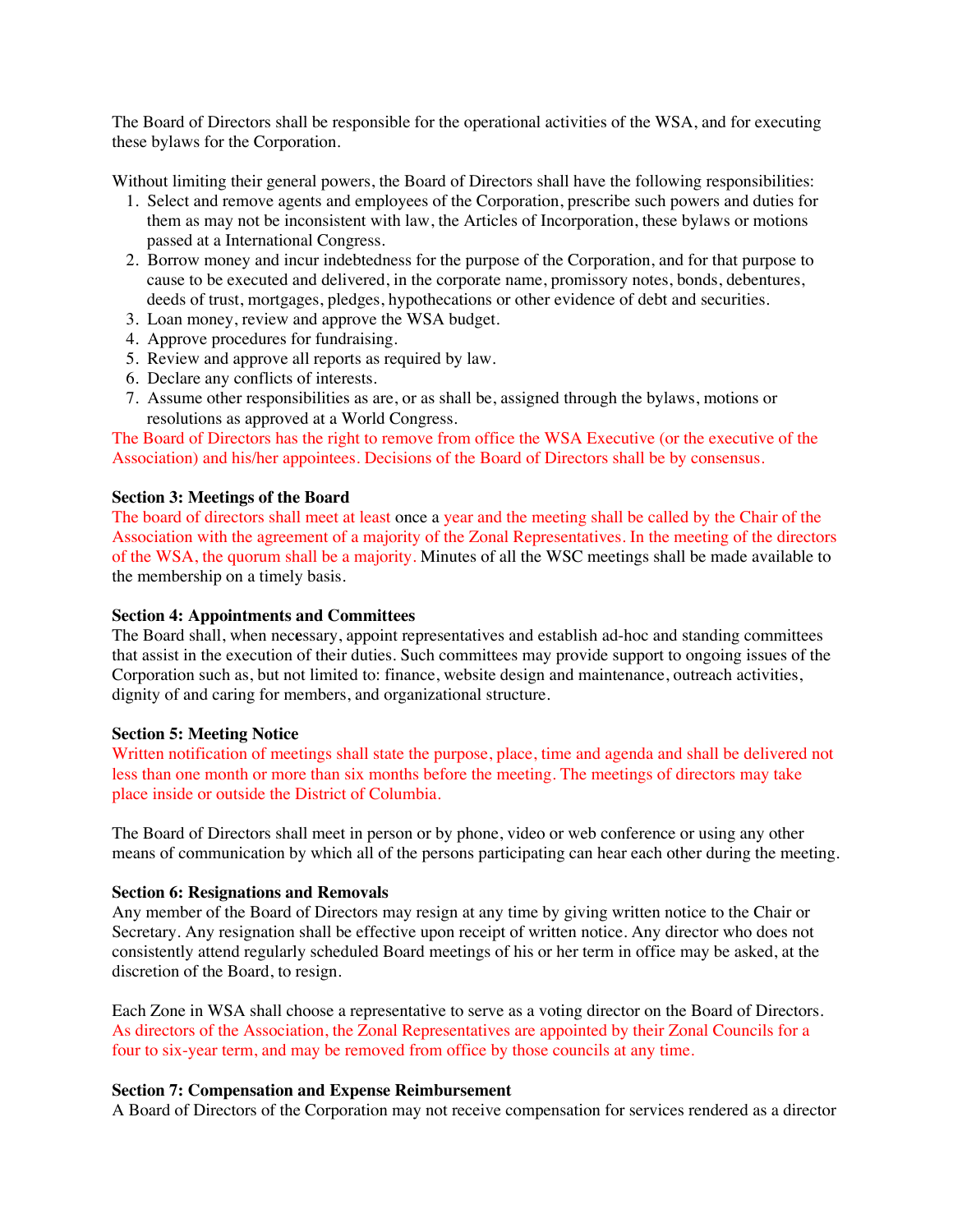of the Corporation. A director may be reimbursed for actual reasonable expenses incurred to carry out his or her duties as a director.

#### **Section 8: Conflicting Interest Transaction and Policy**

The corporation and the members of the Board of Directors of the corporation shall at all times be subject to the provisions of Washington, D.C. Statutes and comply with these provisions as stated in the conflict of interest statement that each Board member is required to sign. Loans and grants from the WSA to directors and officers are prohibited.

### **Section 9: Action Without a Meeting**

Unless otherwise required by these bylaws, any action required to be taken at a meeting of the Board of Directors may be taken without a meeting if each and every member of the Board of Directors votes, in writing, either for, against, or abstains from voting on such action. In order to pass, the vote for such action must equal or exceed the minimum number of votes that would be necessary to take such action at a meeting at which all of the officers then in office were present and voted. Any action taken without a meeting shall have the same effect as action taken with a meeting.

### **Section 10: Special Board Meetings**

Special Meetings of the Board of Directors may be called by the Chair or by a majority of directors of the Corporation without the Chair's approval, with written notice to the Board members of the time, place, and subject matter of the meeting, given at least 10 days in advance of the meeting. Business transacted at any special meeting shall be limited to the purpose or purposes stated in the notice.

# **Article VI World Subud Council**

#### **Section 1: Composition**

The World Subud Council (WSC) consists of the Zonal Councils normally speaking through their Zonal Representatives, the WSA Chairperson, International Helpers, the chief officer of each Affiliate, the Chairperson of the Muhammad Subuh Foundation and the WSA Executive Director.

#### **Section 2: Meetings**

The WSC shall conduct an annual meeting in person, at a time and place determined by the Officers and International Helpers. The members shall be given written notice of the time and place of the meeting at least 90 days in advance of the meeting. The presiding officer of the Council is the WSA Chair. Between Congresses the WSA chair and WSA Executive Director are responsible to Congress through the Council.

The WSA Chair with the agreement of a majority of the Zone Representatives can convene WSC meetings and any special meetings of the Council.

The purpose of the annual meeting of the WSC is to:

- 1. Receive reports
- 2. Report on the implementation of policies, goals and objectives for the Corporation
- 3. Conduct other business pertinent to the welfare and purpose of the Corporation.
- 4. The authority of the Council does not extend to altering the Constitution of either the Association or the Affiliates.
- 5. The authority of the Council does not extend to admitting and expelling Members or Affiliates.
- 6. The authority of the Council does not extend to assigning a Member to a different Zone.

The World Subud Council has the right to recommend to any Zone Council that its Zone Representative be removed as a zone representative and as director of the Association.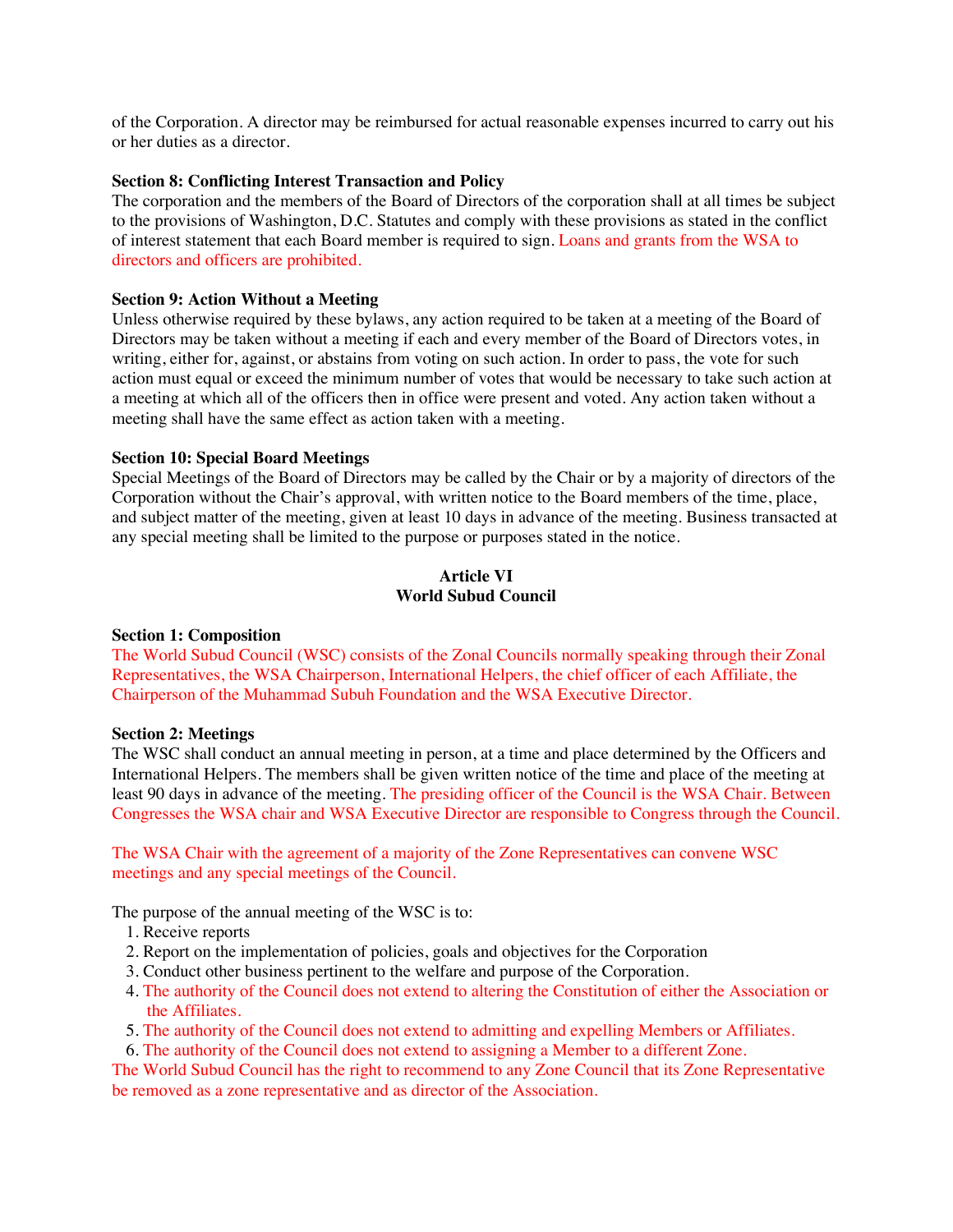Minutes of all the World Subud Council meetings shall be made available to the membership on a timely basis.

Members of the Corporation may attend all meetings of the WSC, except for executive sessions, but shall have no voting privileges.

#### **Section 3: Quorum, Proxy and Voting**

A quorum of the Council exists if there are no fewer than five Zonal Representatives and one or more International Helpers present. The voting members of the Council are the Zonal Representatives. Proxy voting shall not be allowed. Any vote must pass with a majority of the Council members then serving, whether present or not.

Decisions of the World Subud Council shall be by consensus. In cases of dispute where general agreement is not reached, all meetings shall make rulings according to the most current version of *Robert's Rules of Order.*

#### **Section 4: Place of Meetings and Electronic Meetings**

Unless otherwise required by these bylaws, WSC meetings may take place inside or outside the District of Columbia at such time and place as the written notice or waiver thereof, if any, may specify. Unless otherwise required by these bylaws, any member of the Council may be permitted to participate in any meeting of the WSC or a committee thereof through the use of any means of communication by which all the members participating in the meeting can hear each other during the meeting, including by phone, video or web conference. An individual participating in a meeting in this manner is deemed to be present in person at the meeting for all purposes.

#### **Section 5: Action Without a Meeting**

Unless otherwise required by these bylaws, any action required to be taken at a meeting of the WSC may be taken without a meeting if each and every member of the WSC votes, in writing, either for, against, or abstains from voting on such action. In order to pass, the vote for such action must equal or exceed the minimum number of votes that would be necessary to take such action at a meeting at which all of the members then in office were present and voted. Any action taken without a meeting shall have the same effect as action taken with a meeting.

#### **Article VII Meetings with Delegates**

#### **Section 1: World Subud Congress**

The World Subud Association Congress of all the member delegations is referred to in these bylaws as Congress. Congress means either a plenary meeting of the Association or plenary meetings of the Association held continually during one time period.

Congress is the supreme authority of the Association and its Affiliates. The authority of Congress, limited by the applicable decisions of Congress is invested in the Council between Congresses.

International Congress shall:

- 1. Receive reports.
- 2. Elect, reelect, or remove directors and officers, with the required vote of the membership.
- 3. Formulate policies, goals and strategic plans for the Corporation.
- 4. Conduct other business pertinent to the welfare and purpose of the Corporation.
- 5. Arrange special interest workshops, working parties and latihans for the participation of the membership.
- 6. Determine the location of WSA Office after the next Regular Congress or informs Council as to its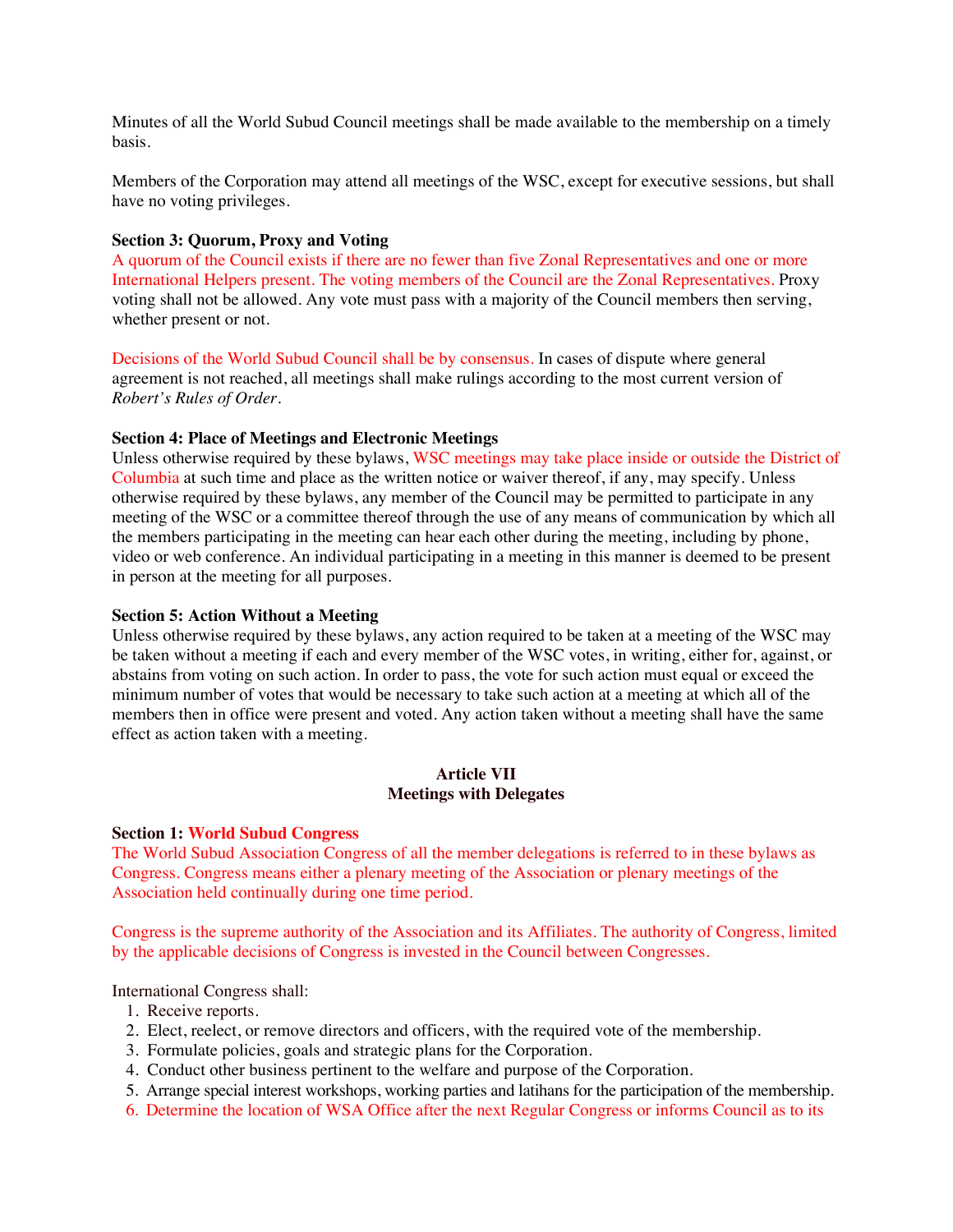preferences so that as soon as possible Council can make the determination.

7. Decide the location of the next Regular Congress or inform Council as to its preferences.

### **Section 2: Composition**

Congress consists of the WSA Chair, the member delegations, the International Helpers, the Zonal Representatives, the chief officer of each Affiliate or their alternates registered at the attended Congress, and the WSA Executive Director.

### **Section 3: Notice to Members**

The members shall be informed of the time and place of the World Congress. Due notice of the convening of a Congress is made to the members not later than six months prior to the first day of Congress.

### **Section 4: Place of Congress**

Congress designates the calendar year, four to six years hence, of the next Congress.

### **Section 5: Member Delegates**

Each member is represented in Congress by a national delegation registered at the attended Congress. Member delegations are the delegates to the Zonal Councils or their alternates.

In addition to voting on resolutions put before them, delegates participate in working parties to develop resolutions to put before the delegate assembly for votes. Any body of the Association may grant the right to a person to become a Participant, that is participate except as to voting, in the delegate assembly for a pre-set time period. Individuals attending Congress may participate fully in all activities of the working parties.

# **Section 6: Congress Chair**

The presiding officer of Congress is the WSA Chair.

A Chair of the delegate assembly may be selected by the membership or appointed by the WSC. The Chair of the delegate assembly shall:

- 1. Work with the Officers to Corporation to plan the agenda of the delegate assembly.
- 2. Work with the Congress site coordinator to assure that the business activities of the World Congress will have a venue that promotes harmonious work.
- 3. Coordinate and consolidate proposals for the various working parties, and disseminate them among the Zones prior to the next World Congress.
- 4. Preside as chair at World Congress plenary sessions, appoint a parliamentarian, establish quorum, distribute standing reports, and prioritize resolutions and proposals for the delegate assembly.
- 5. Arrange and monitor the progress of working parties during the Congress and assist them in the development of their resolutions.
- 6. Evaluate the successes and failures after the event, and prepare a report for the Executive Committee for future World Congresses.

# **Section 7: Quorum and Proxy**

A quorum of the Congress is two-thirds of the members registered at a Congress. Members must be present in person or represented by written proxy to be counted. Proxy voting is allowed. The policies and processes that define this proxy voting will be defined by Congress or by the WSC in consultation with the WSA member countries.

# **Section 8: Voting**

Only member delegations vote. Each member delegation has one vote. Once quorum is established, decisions relating to motions/resolutions proposed at delegate assembly shall be passed by a majority vote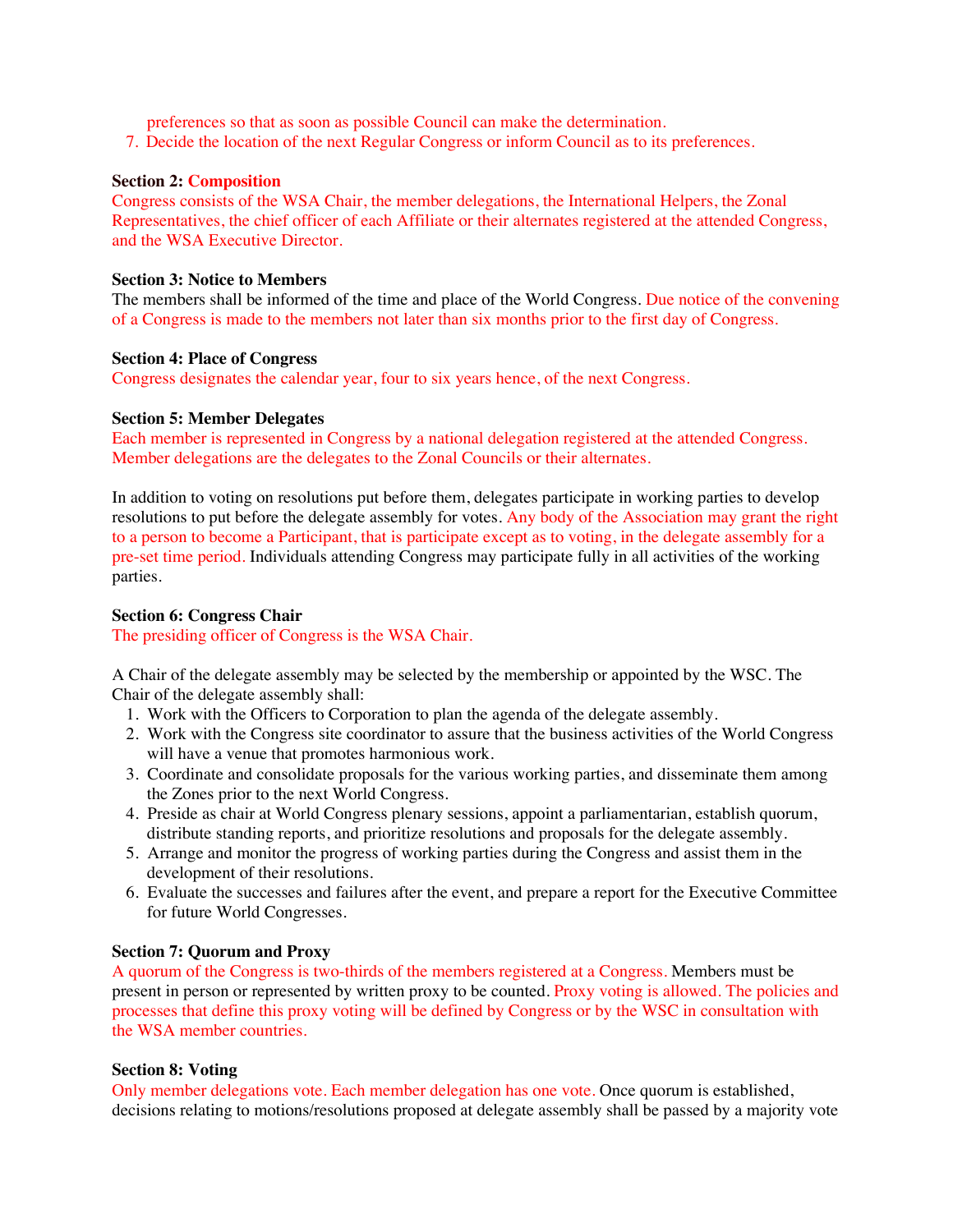of the members present in person or represented by written proxy, provided the number of votes cast in favor of the motion equals or exceeds a majority of the quorum. In addition, the Chair of the delegate assembly can accept motions/resolutions by 'unanimous consent.' Unanimous consent does not mean there is 100% agreement; only that there is no major objection.

The members of the World Subud Association, in all their consultative and deliberative procedures shall be guided by democratic principles and shall seek consensus in decision making through guidance received in the latihan.

In exceptional cases a resolution proposed by the delegate assembly may affect a fundamental structure, purpose or belief of our association. In these cases the delegate assembly invokes what is called: *Consensus decision-making.* This is a process in which all delegates contribute their thoughts and feelings and all share in the final decision (i.e., no decision becomes final which is not understood by nearly all the delegates.) However, consensus does NOT mean that all the delegates totally agree, only that:

- Delegates have been provided the opportunity to participate in the discussion to show that they understand it;
- Delegates have been provided a chance to describe their feelings about the issue; and
- Delegates who continue to disagree will nevertheless indicate that they are willing to give the decision a try for a prescribed period of time.

In other words, arriving at consensus means that a sufficient number of delegates are in favor of a decision to move it forward, while others understand the decision and will not obstruct or disrupt its occurrence.

Final decisions "although we make rules in our organization, we still need the assurance and certainty that come from the power of God through our receiving in the latihan - in testing. Therefore, in all things, the decision rests with the power of God." Second World Congress, Briarcliff, NY. 16 July 1963.

#### **Section 9: Rules of Order**

At the outset of each Congress, the members shall approve the rules of procedure for the delegate assembly. In cases of dispute where general agreement is not reached, the Congress Chair shall make his or her rulings according to the most current version of *Robert's Rules of Order.*

### **Section 10: Minutes**

The resolutions and recommendations passed at the World Congress shall be forwarded to the Board within 90 days of the Congress and shall be made available to members on a timely basis.

#### **Section 11: Special Congresses**

A majority of the Zone Representatives or 25% of the WSA member countries can convene Congress and a special meeting of the WSA. Congress may take place inside or outside the District of Columbia.

Only business within the purpose or purposes described in the notice of the special meeting may be conducted at a Special Congress meeting.

#### **Article VIII Zones**

#### **Section 1: Description**

A Zone is a designated geographical area within the jurisdiction of the WSA. Each Zone shall be considered a division of the Corporation, and shall be administered by a Zone Council. Congress groups the members into Zones based on the wishes of each member, geographical closeness, linguistic affinity and other practical considerations.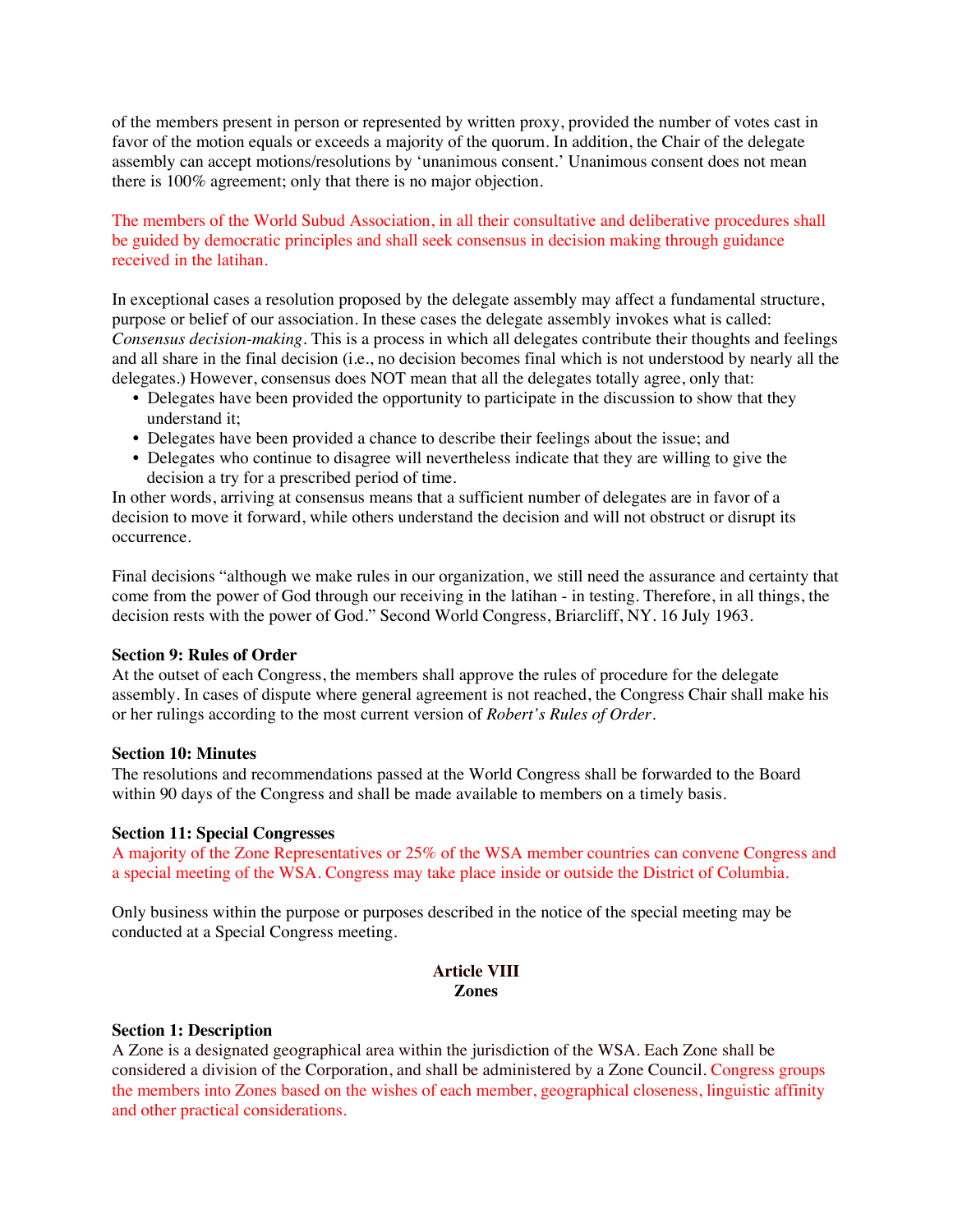# **Section 2: Meetings**

Zonal Councils shall meet prior to the WSC meeting.

### **Section 3: Zonal Council**

In each Zone, a Zonal Council exists composed of representatives of the International Helpers, the Zonal Representative, not more than four delegates per member, or their alternates registered at the attended meeting of the Zonal Council, these being the members chief officer of their countries governing body, the members officer responsible for international affairs called the Committee Councilor, and a male nation helper and female National helper called the Kejiwaan Councilors.

Each Zonal Council appoints a Zonal Representative, normally residing in the Zone, through established Subud policy and procedures. The presiding officer of a Zonal Council is the Zonal Representative. After as sufficient consultation as possible with the members in the affected Zones, the WSC may appoint temporary Zonal Representatives for those Zones unable to appoint permanent Zonal Representatives.

### **Section 2: Limitations of Powers**

Zones may not adopt rules, regulations and bylaws that limit the Articles of Incorporation of the Corporation, bylaws or directives of the WSC.

#### **Section 3: Boundaries**

Zonal boundaries may be adjusted by the delegate assembly of the Corporation, with the agreement of the governing bodies of the Zones involved.

# **Article IX Affiliates**

#### **Section 1: Description**

The mission of the affiliates (a.k.a. wings) is to carry out Subud's aims in the social and humanitarian field, entrepreneurial development, and cultural programs. It is important to realize that there is a direct connection between the spiritual experience of the latihan and Subud members' activities in the world. Therefore the Affiliates are not simply organizational instruments but channels through which Subud members express the fruits of the latihan in business, culture, social welfare and other realms of human activity.

#### **Section 2: Composition**

An Affiliate is a separate International association comprised of members with a specific goal to provide humanitarian, cultural, entrepreneurial, and information sharing for its membership.

# Congress requires that Affiliates:

- 1. Have their founding document and all later changes to it approved by Congress.
- 2. Recognizes that whenever Congress entrusts the execution of one or more of the Aims of the Association to an Affiliate, Congress affirms its responsibility to safeguard the attainment of all the Aims of the Association.
- 3. Have their chief officer selected during a Congress through guidance received through established Subud policy and procedures for the same term as the WSA Chairperson.
- 4. In the event of the permanent incapacity of their chief officer, have Congress or Council appoint a replacement chief officer chosen by the Affiliate through guidance received through established Subud policy and procedures.
- 5. Provide a seat on their governing body for the WSA Chairperson or the Chairpersons designate.
- 6. Report on their activities and finances to Congress and the Council in a manner satisfactory to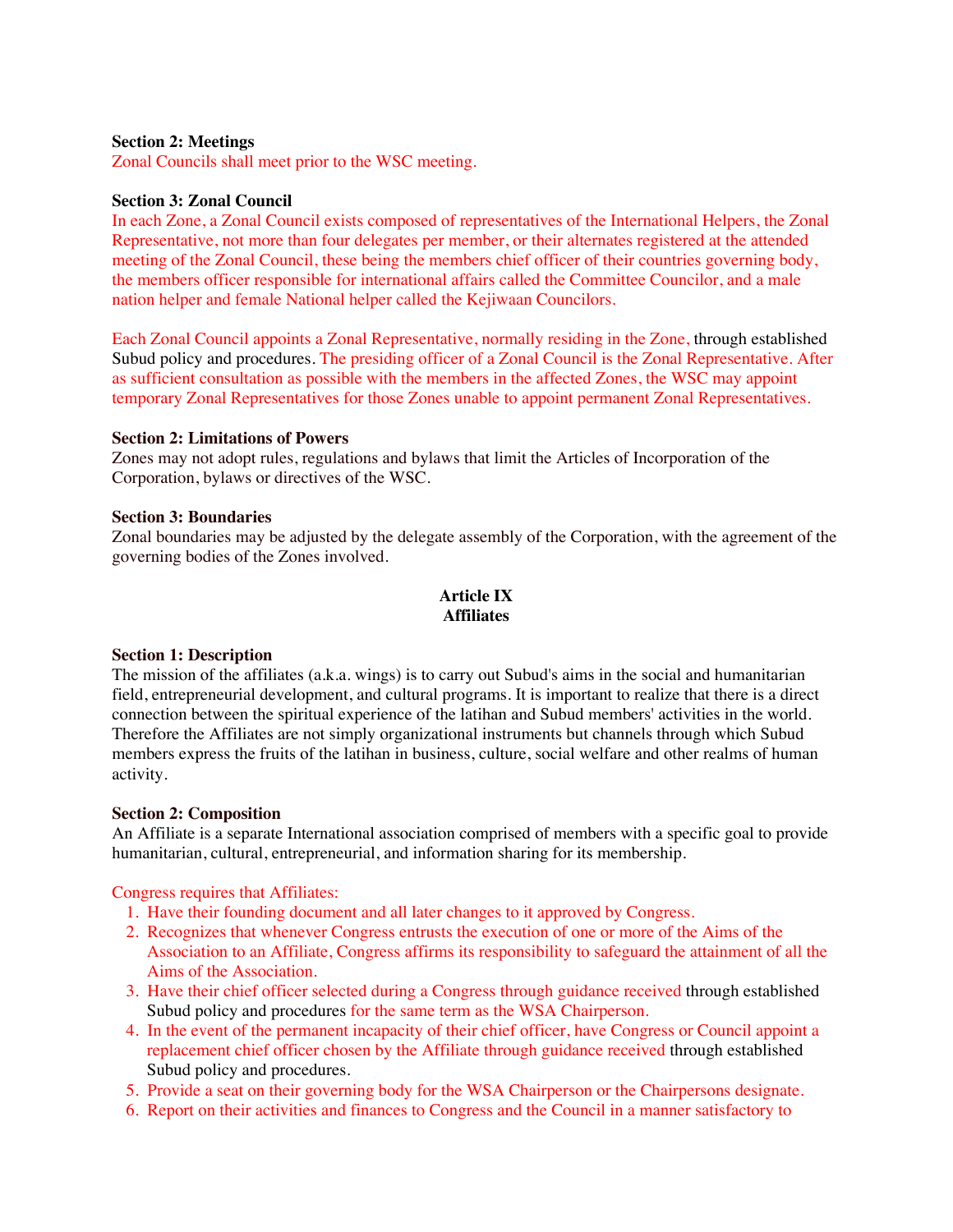### Congress and the Council.

#### **Section 3: Representation**

The representative of an Affiliate at Congress is the chief officer of the Affiliate or his or her alternate. The representative of the Affiliate has the right to nominate one or more candidates chosen by the Affiliate for the position of its chief officer. Candidates nominated for an Affiliate chief officer by member delegations shall be approved by the chief governing body of the affected Affiliate.

### **Section 2: Dissolution of Affiliates**

Affiliates no longer able to meet the description in Section 2 of this Article shall be considered Special Interest Groups (SIGs.)

# **Article X Financial Limitations**

Any member of this Corporation, or any other entity however affiliated with this Corporation must conform to the following financial limitations.

### **Section 1: Liability**

The Zonal Council or any member thereof shall not make or authorize any member to make a contract or any agreement of indebtedness which shall last 12 months or longer without the prior approval of the WSC of the Corporation. The WSA is not responsible for any debts or obligations incurred by or actions or activities of any of its members.

# **Section 2: Accounts and Audit**

The WSA Executive team is to:

- 1. establish and maintain an adequate record-keeping system for the Association.
- 2. prepare and present to the Members a set of audited financial statements within six months of the end of the fiscal year, prepared in accordance with generally accepted accounting principles for nonprofit organizations.

The World Subud Council appoints the auditor of the Association. The Association's fiscal year shall end on December 31.

# **Article XI Helpers**

#### **Section 1: Description**

Six International Helpers are selected for each Area of the WSA. These bylaws do not define the duties and responsibilities of the International Helpers to the members of this Corporation, but may define the relationship between the International Helpers and the WSC with which it works. It is understood International Helpers are Bapak's helpers that assist in the growth of Subud.

# **Section 2: Relationship with Committees**

The International Helpers and World Subud Council shall establish a regular practice of the latihan together. The helpers shall provide guidance to the WSA on questions arrived at through established Subud policy and procedures. Committees shall include in the budget reasonable expenses that helpers incur in serving the members.

### **Article XII Annual Reports**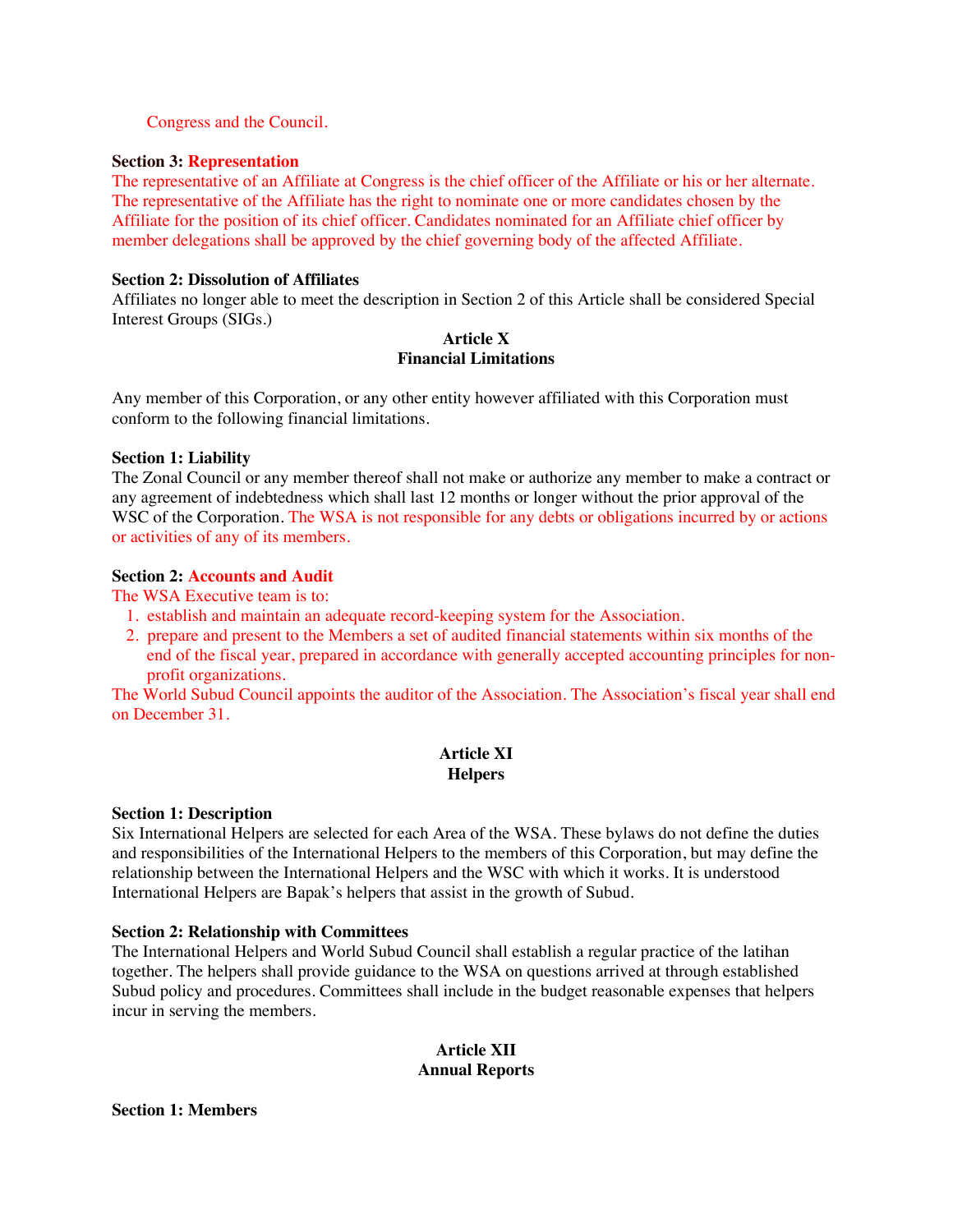Each member shall prepare and forward an annual report to their Zone Council. The statement shall contain a description of their activities, a membership census to determine active membership, and a financial report.

### **Section 2: Zones**

The Zone shall prepare and forward an annual report to the Corporation. The statement shall contain a summary of member activities of that zone, membership census and a financial report.

# **Section 3: Board of Directors**

The Board of Directors shall prepare an annual report to be forwarded to all members as well as Congress. This report shall contain census of active membership of WSA by Zone; a report of international activities and financial condition of the Corporation.

# **Article XIII Indemnification of Directors, Officers, Employees and Agents**

# **Section 1: Descriptions and Details**

WSA will follow the laws of Washington, D.C. regarding indemnification, which is included in its entirety its policy and procedures. For purposes of this Article, the following terms shall have the meanings set forth: corporation, director, expenses, liability, official capacity, party and proceeding.

The Association shall indemnify any director or officer or former director or officer of the Association, or any person who may have served at its request as a director or officer of another corporation, whether for profit or not-for-profit, against expenses actually and necessarily incurred by him or her in connection with the defense of any action, suit, or proceeding in which he or she is made a party by reason of being or having been such a director or officer, except in relation to matters as to which he or she shall be adjudged in such action, suit, or proceeding to be liable for negligence or misconduct in the performance of a duty.

# **Section 2: Standards of Conduct**

The Corporation shall indemnify any party to a proceeding against liability incurred in or as a result of the proceeding if

- 1. Such party conducted himself or herself in good faith,
- 2. Such party reasonably believed (a) in the case of a director acting in his or her official capacity, that his or her conduct was in the Corporation's best interests, or (b) in all other cases, that such party's conduct was at least not opposed to the Corporation's best interests, and
- 3. In the case of any criminal proceeding, such party had no reasonable cause to believe his or her conduct was unlawful. For purposes of determining the applicable standard of conduct under this Section 2, any party acting in his or her official capacity who is also a Officer of the Corporation shall be held to the standard of conduct set forth in Section 2(a), even if such party is sued solely in a capacity other than as such Officer.

# **Article XIV Amendments of Bylaws**

#### **Section 1: Amendment**

Changes to the bylaws and the Articles of the Association can be made only by the members during a Congress.

# **Section 2: Notice**

No action can be taken to amend any bylaw or to adopt new bylaws unless written notice of the proposed